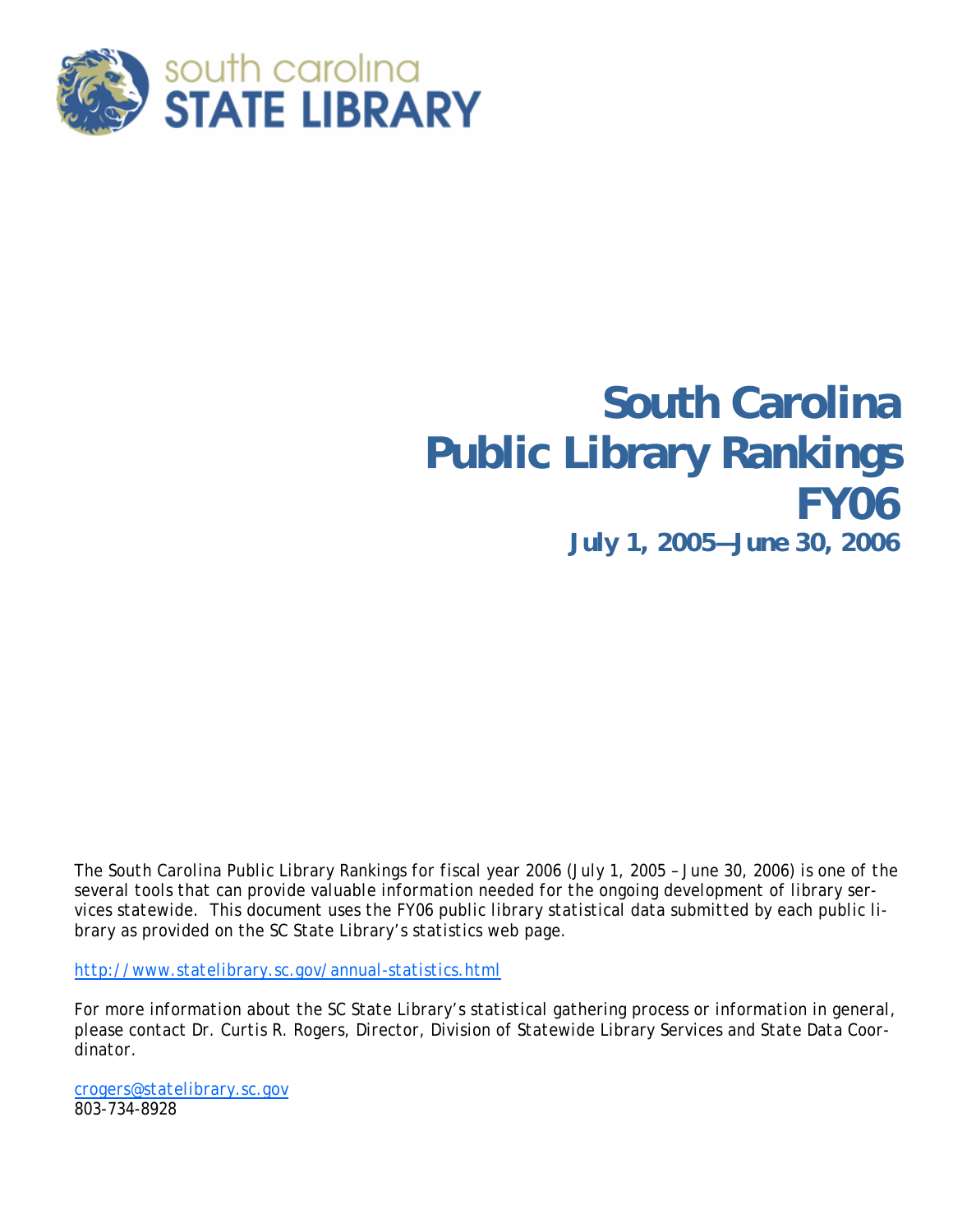|                                                | <b>Population</b> |                |
|------------------------------------------------|-------------------|----------------|
| <b>FY06 Public Library Rankings</b>            | <b>Estimate</b>   | <b>Rank</b>    |
| <b>Greenville County Library System</b>        | 407,383           | 1              |
| Richland County Public Library System          | 340,078           | $\overline{2}$ |
| <b>Charleston County Public Library System</b> | 330,368           | $\overline{3}$ |
| Spartanburg County Public Library System       | 266,809           | 4              |
| Lexington County Public Library System         | 235,272           | 5              |
| Horry County Memorial Library                  | 210,757           | 6              |
| <b>York County Library System</b>              | 208,000           | $\overline{7}$ |
| <b>ABBE Regional Library System</b>            | 207,283           | 8              |
| Anderson County Library                        | 183,924           | 9              |
| <b>Berkeley County Library System</b>          | 151,673           | 10             |
| <b>Beaufort County Library</b>                 | 137,849           | 11             |
| Florence County Library System                 | 131,097           | 12             |
| Pickens County Library System                  | 113,575           | 13             |
| Dorchester County Library System               | 112,858           | 14             |
| <b>Sumter County Public Library System</b>     | 105,517           | 15             |
| <b>Orangeburg County Library Commission</b>    | 92,070            | 16             |
| Laurens County Library System                  | 70,293            | 17             |
| Oconee County Library System                   | 69,057            | 18             |
| <b>Greenwood County Library System</b>         | 67,979            | 19             |
| Darlington County Library System               | 67,394            | 20             |
| Lancaster County Library System                | 63,135            | 21             |
| Georgetown County Memorial Library system      | 60,983            | 22             |
| Allendale Hampton Jasper Regional Library      | 58,325            | 23             |
| Kershaw County Library System                  | 56,486            | 24             |
| <b>Cherokee County Library System</b>          | 53,555            | 25             |
| <b>Chesterfield County Library System</b>      | 43,500            | 26             |
| <b>Colleton County Library System</b>          | 38,804            | 27             |
| Newberry County Library System                 | 37,300            | 28             |
| Williamsburg County Library System             | 35,395            | 29             |
| <b>Marion County Library System</b>            | 34,904            | 30             |
| <b>Chester County Library System</b>           | 34,068            | 31             |
| <b>Clarendon County Library System</b>         | 33,363            | 32             |
| <b>Dillon County Library System</b>            | 31,027            | 33             |
| <b>Union County Library System</b>             | 29,000            | 34             |
| Marlboro County Library System                 | 28,021            | 35             |
| <b>Abbeville County Library</b>                | 26,167            | 36             |
| Fairfield County Library System                | 24,047            | 37             |
| <b>Chapin Memorial Library</b>                 | 23,214            | 38             |
| Lee County Public Library System               | 20,119            | 39             |
| Saluda County Library System                   | 18,870            | 40             |
| Calhoun County Library System                  | 15,100            | 41             |
| McCormick County Library System                | 10,108            | 42             |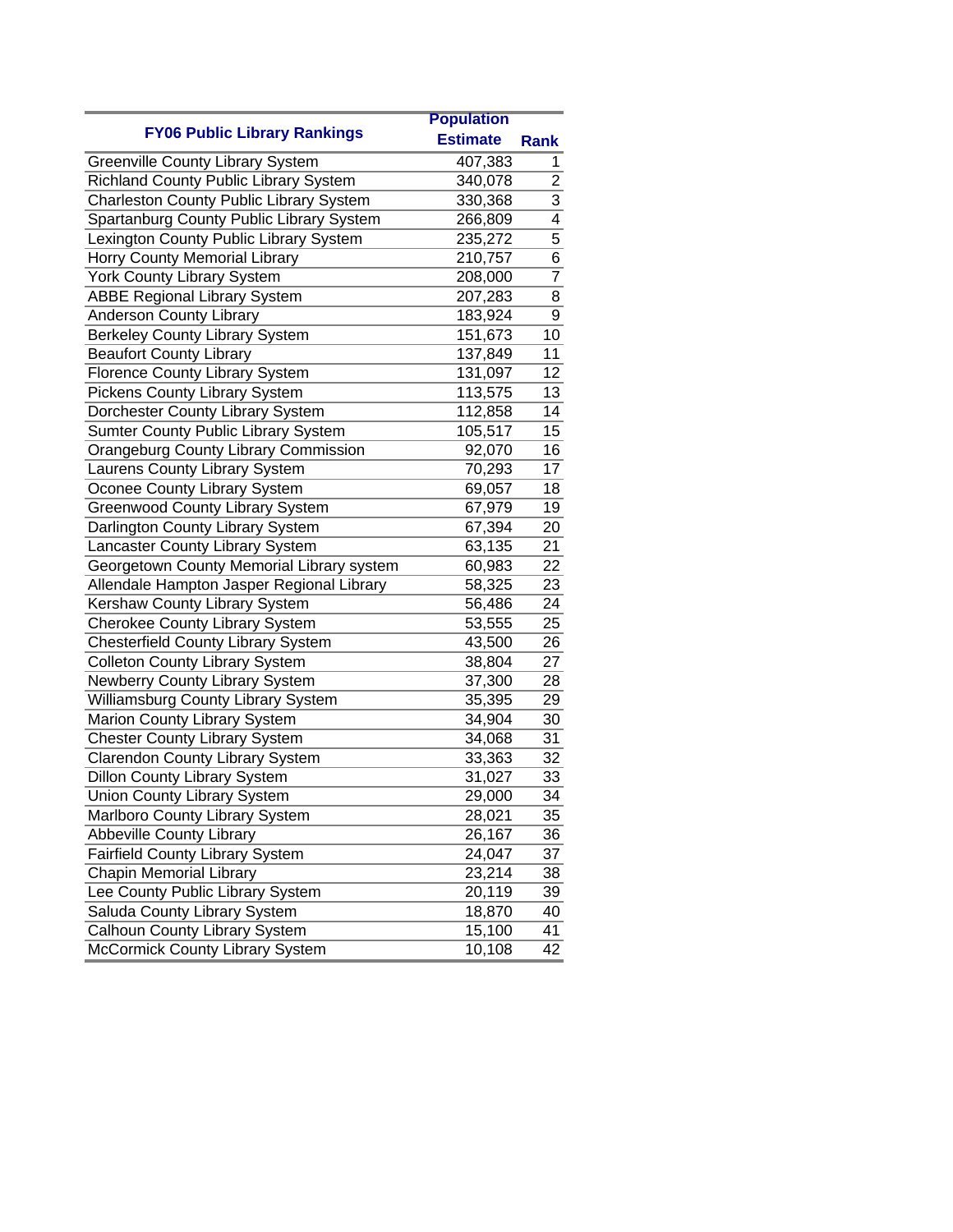|                                                | <b>Annual</b>       |                |
|------------------------------------------------|---------------------|----------------|
| <b>FY06 Public Library Rankings</b>            | <b>Public</b>       |                |
|                                                | <b>Service</b>      |                |
|                                                | <b>Hours (All</b>   |                |
|                                                | <b>Outlets)</b>     | <b>Rank</b>    |
| <b>Greenville County Library System</b>        | 38,862              | 1              |
| <b>Charleston County Public Library System</b> | 37,918              |                |
| Spartanburg County Public Library System       | 33,501              |                |
| <b>Richland County Public Library System</b>   | 32,977              | $\frac{2}{3}$  |
| <b>Anderson County Library</b>                 | 24,796              | $\overline{5}$ |
| Lexington County Public Library System         | 23,556              | 6              |
| Horry County Memorial Library                  | 23,504              | $\overline{7}$ |
| <b>ABBE Regional Library System</b>            | 20,628              | 8              |
| <b>York County Library System</b>              | 15,039              | 9              |
| Florence County Library System                 | 14,455              | 10             |
| <b>Pickens County Library System</b>           | 11,908              | 11             |
| <b>Beaufort County Library</b>                 | 11,800              | 12             |
| Georgetown County Memorial Library system      | 11,064              | 13             |
| Berkeley County Library System                 | 10,400              | 14             |
| Oconee County Library System                   | 10,250              | 15             |
| <b>Greenwood County Library System</b>         | 9,932               | 16             |
| Darlington County Library System               | 9,672               | 17             |
| Allendale Hampton Jasper Regional Library      | 9,054               | 18             |
| <b>Chesterfield County Library System</b>      | 8,786               | 19             |
| <b>Dillon County Library System</b>            | 8,190               | 20             |
| Sumter County Public Library System            | 7,956               | 21             |
| Dorchester County Library System               | 7,350               | 22             |
| Laurens County Library System                  | 6,823               | 23             |
| <b>Orangeburg County Library Commission</b>    | 6,271               | 24             |
| Kershaw County Library System                  | 6,229               | 25             |
| Lancaster County Library System                | 6,170               | 26             |
| Marion County Library System                   | 6,084               | 27             |
| <b>Cherokee County Library System</b>          | 5,954               | 28             |
| <b>Chester County Library System</b>           | $\overline{5}, 512$ | 29             |
| Abbeville County Library                       | 5,486               | 30             |
| Newberry County Library System                 | 4,888               | 31             |
| <b>Colleton County Library System</b>          | 4,680               | 32             |
| Williamsburg County Library System             | 4,380               | 33             |
| Fairfield County Library System                | 4,255               | 34             |
| <b>Chapin Memorial Library</b>                 | 3,676               | 35             |
| Marlboro County Library System                 | 3,588               | 36             |
| <b>Clarendon County Library System</b>         | 2,938               | 37             |
| Lee County Public Library System               | 2,860               | 38             |
| Union County Library System                    | 2,830               | 39             |
| McCormick County Library System                | 2,582               | 40             |
| Calhoun County Library System                  | 2,470               | 41             |
| Saluda County Library System                   | 2,080               | 42             |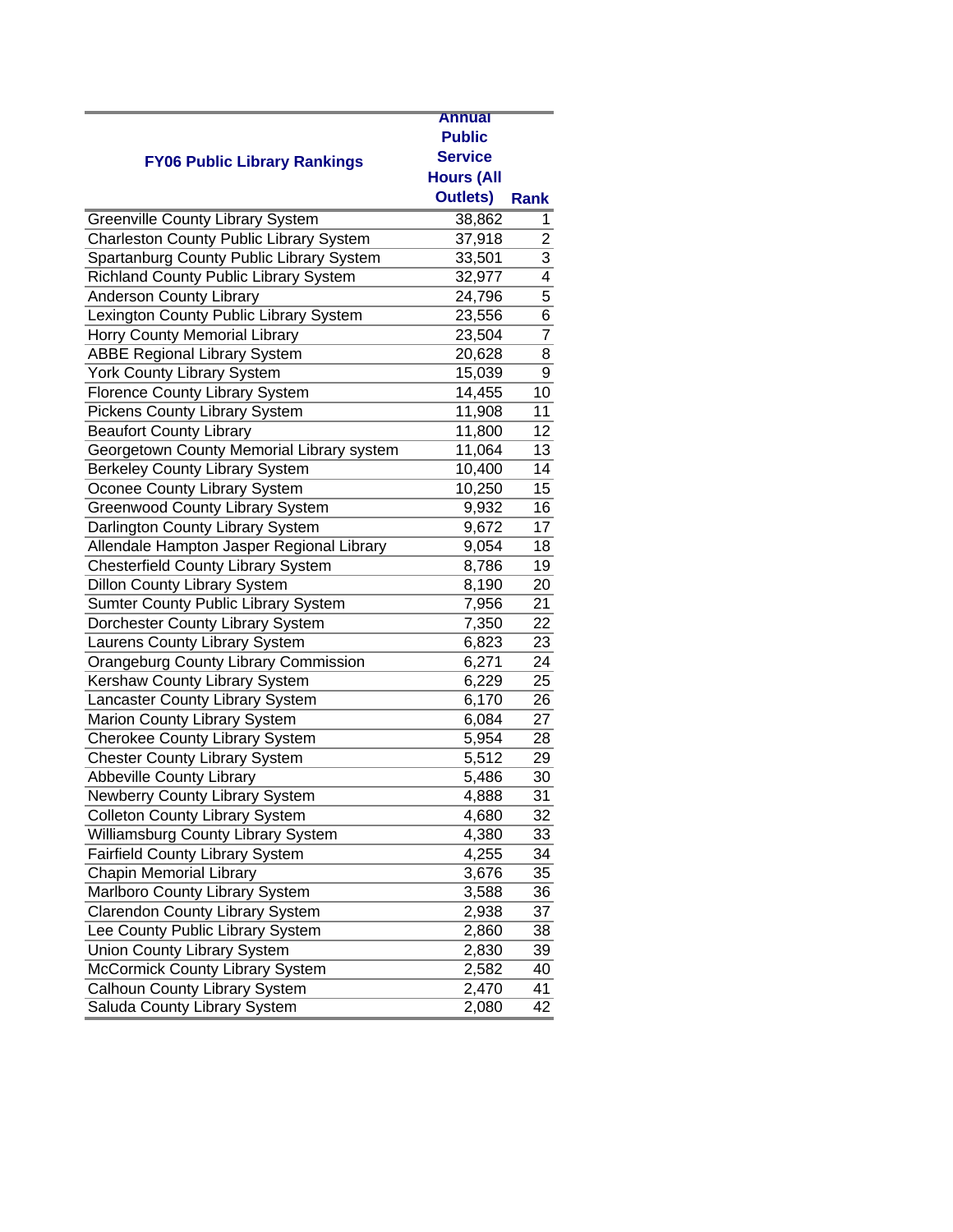|                                             | <b>Library</b>            |                |
|---------------------------------------------|---------------------------|----------------|
| <b>FY06 Public Library Rankings</b>         | <b>Collections -</b>      |                |
|                                             | <b>Total 6/30/05 Rank</b> |                |
| Richland County Public Library System       | 1,228,855                 | 1              |
| Charleston County Public Library System     | 1,117,712                 | $\overline{2}$ |
| Spartanburg County Public Library System    | 797,406                   | 3              |
| <b>Greenville County Library System</b>     | 791,404                   | 4              |
| Lexington County Public Library System      | 517,029                   | $\overline{5}$ |
| <b>Anderson County Library</b>              | 326,469                   | 6              |
| Florence County Library System              | 293,144                   | $\overline{7}$ |
| York County Library System                  | 291,804                   | 8              |
| Horry County Memorial Library               | 288,047                   | 9              |
| <b>ABBE Regional Library System</b>         | 232,544                   | 10             |
| <b>Beaufort County Library</b>              | 230,672                   | 11             |
| Oconee County Library System                | 202,317                   | 12             |
| <b>Berkeley County Library System</b>       | 168,700                   | 13             |
| Darlington County Library System            | 162,003                   | 14             |
| Pickens County Library System               | 156,067                   | 15             |
| Sumter County Public Library System         | 151,005                   | 16             |
| Lancaster County Library System             | 145,127                   | 17             |
| <b>Orangeburg County Library Commission</b> | 144,080                   | 18             |
| Georgetown County Memorial Library system   | 140,917                   | 19             |
| Dorchester County Library System            | 137,060                   | 20             |
| Laurens County Library System               | 122,271                   | 21             |
| <b>Cherokee County Library System</b>       | 116,733                   | 22             |
| Kershaw County Library System               | 105,972                   | 23             |
| <b>Colleton County Library System</b>       | 104,848                   | 24             |
| <b>Greenwood County Library System</b>      | 103,364                   | 25             |
| <b>Dillon County Library System</b>         | 99,861                    | 26             |
| <b>Chester County Library System</b>        | 97,402                    | 27             |
| Marion County Library System                | 82,248                    | 28             |
| <b>Fairfield County Library System</b>      | 79,034                    | 29             |
| <b>Chapin Memorial Library</b>              | 73,994                    | 30             |
| Allendale Hampton Jasper Regional Library   | 68,507                    | 31             |
| <b>Chesterfield County Library System</b>   | 66,885                    | 32             |
| Williamsburg County Library System          | 55,618                    | 33             |
| Newberry County Library System              | 54,108                    | 34             |
| Marlboro County Library System              | 53,552                    | 35             |
| Abbeville County Library                    | 48,146                    | 36             |
| <b>Union County Library System</b>          | 43,323                    | 37             |
| Clarendon County Library System             | 42,068                    | 38             |
| McCormick County Library System             | 34,047                    | 39             |
| Lee County Public Library System            | 29,471                    | 40             |
| Calhoun County Library System               | 27,203                    | 41             |
| Saluda County Library System                | 25,446                    | 42             |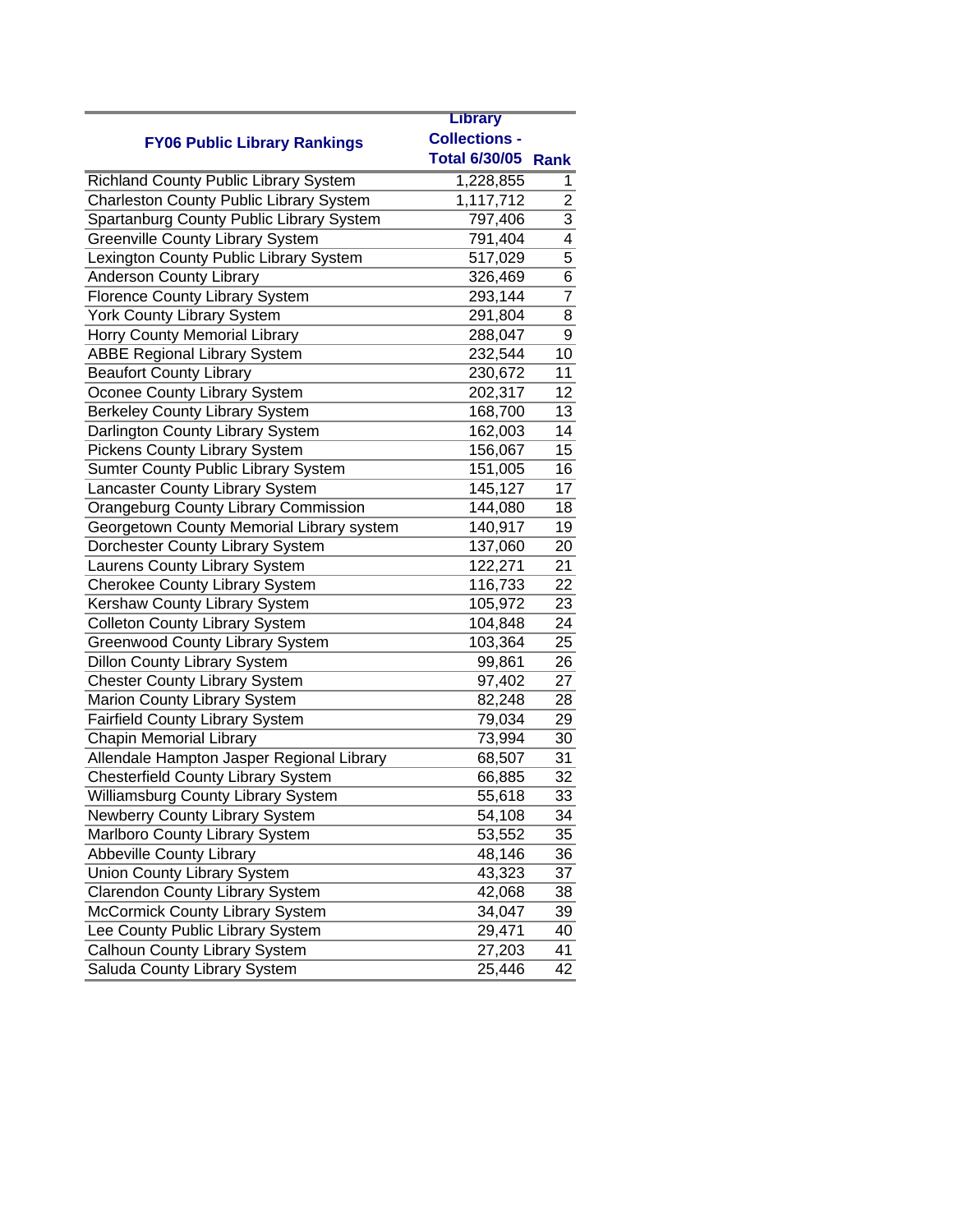|                                              | <b>Annual</b>              |                |
|----------------------------------------------|----------------------------|----------------|
|                                              | <b>Physical</b>            |                |
| <b>FY06 Public Library Rankings</b>          | <b>Library Visits Rank</b> |                |
| Charleston County Public Library System      | 1,926,093                  | 1              |
| <b>Richland County Public Library System</b> | 1,874,498                  | $\overline{c}$ |
| <b>Greenville County Library System</b>      | 1,744,551                  |                |
| Spartanburg County Public Library System     | 1,299,607                  | $\frac{3}{4}$  |
| Lexington County Public Library System       | 1,199,910                  | $\overline{5}$ |
| York County Library System                   | 654,044                    | $\overline{6}$ |
| Horry County Memorial Library                | 652,584                    | $\overline{7}$ |
| <b>Beaufort County Library</b>               | 490,488                    | 8              |
| Florence County Library System               | 448,475                    | 9              |
| <b>ABBE Regional Library System</b>          | 445,000                    | 10             |
| Pickens County Library System                | 426,075                    | 11             |
| <b>Anderson County Library</b>               | 363,581                    | 12             |
| Darlington County Library System             | 304,140                    | 13             |
| Dorchester County Library System             | 300,767                    | 14             |
| <b>Berkeley County Library System</b>        | 263,395                    | 15             |
| <b>Greenwood County Library System</b>       | 253,261                    | 16             |
| Georgetown County Memorial Library system    | 240,234                    | 17             |
| Oconee County Library System                 | 221,735                    | 18             |
| <b>Orangeburg County Library Commission</b>  | 201,625                    | 19             |
| Kershaw County Library System                | 187,476                    | 20             |
| Lancaster County Library System              | 179,000                    | 21             |
| Sumter County Public Library System          | 164,234                    | 22             |
| Laurens County Library System                | 124,350                    | 23             |
| <b>Dillon County Library System</b>          | 111,201                    | 24             |
| <b>Chapin Memorial Library</b>               | 108,225                    | 25             |
| <b>Cherokee County Library System</b>        | 105,875                    | 26             |
| Williamsburg County Library System           | 96,373                     | 27             |
| <b>Colleton County Library System</b>        | 93,650                     | 28             |
| <b>Chesterfield County Library System</b>    | 84,679                     | 29             |
| Newberry County Library System               | 79,987                     | 30             |
| <b>Chester County Library System</b>         | 71,178                     | 31             |
| Allendale Hampton Jasper Regional Library    | 67,251                     | 32             |
| Marion County Library System                 | 62,322                     | 33             |
| <b>Clarendon County Library System</b>       | 55,700                     | 34             |
| <b>Union County Library System</b>           | 51,108                     | 35             |
| <b>Fairfield County Library System</b>       | 50,284                     | 36             |
| Marlboro County Library System               | 46,521                     | 37             |
| Lee County Public Library System             | 44,226                     | 38             |
| Calhoun County Library System                | 37,012                     | 39             |
| <b>Abbeville County Library</b>              | 34,268                     | 40             |
| Saluda County Library System                 | 24,960                     | 41             |
| McCormick County Library System              | 24,045                     | 42             |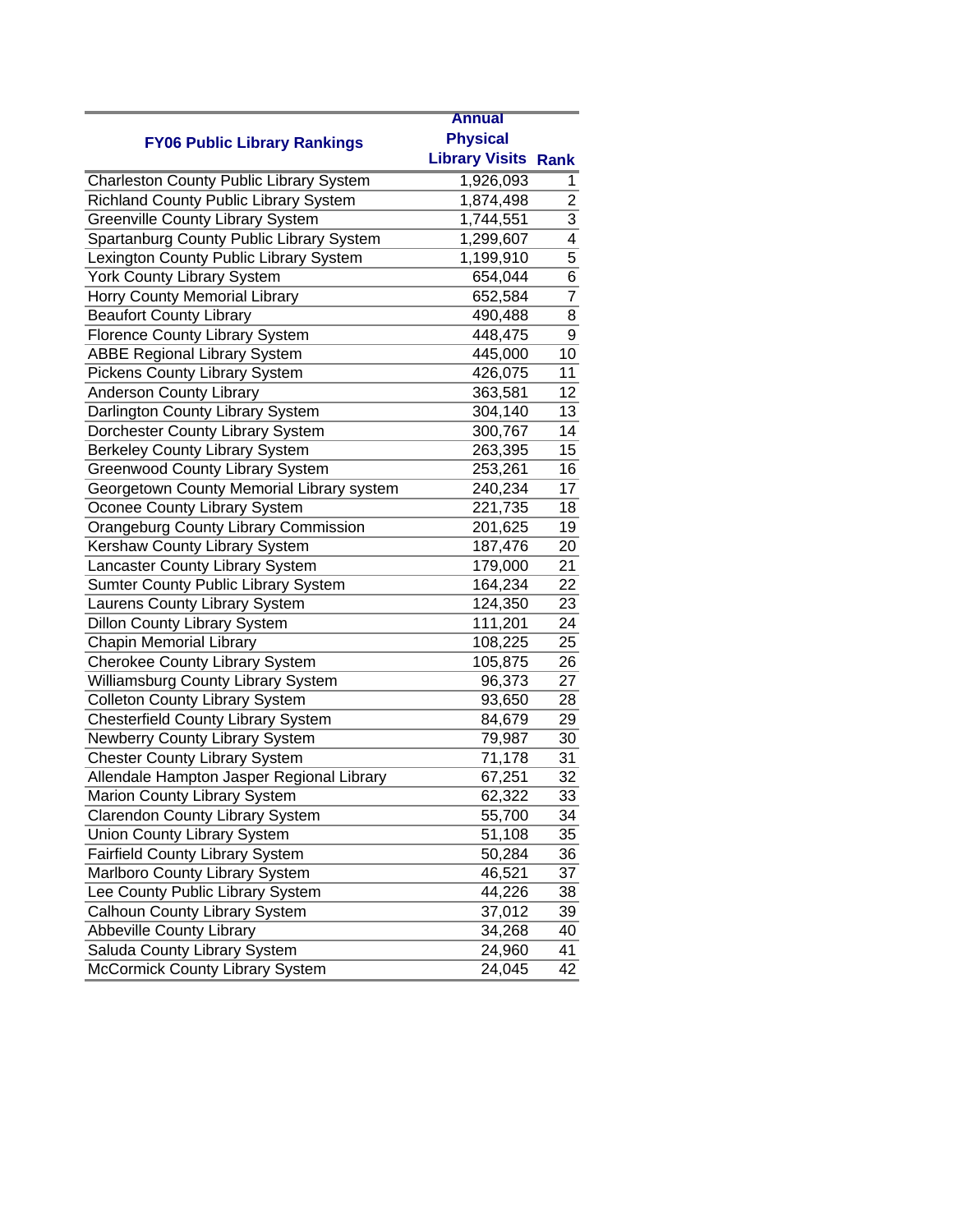|                                                | Total                                     |                |
|------------------------------------------------|-------------------------------------------|----------------|
|                                                |                                           |                |
| <b>FY06 Public Library Rankings</b>            | <b>Programming -</b><br><b>Attendance</b> |                |
|                                                |                                           | <b>Rank</b>    |
| <b>Charleston County Public Library System</b> | 108,351                                   | 1              |
| Spartanburg County Public Library System       | 76,351                                    | $\overline{2}$ |
| York County Library System                     | 63,685                                    | 3              |
| Lexington County Public Library System         | 60,614                                    | $\overline{4}$ |
| <b>Greenville County Library System</b>        | 50,729                                    | 5              |
| Richland County Public Library System          | 47,505                                    | 6              |
| Horry County Memorial Library                  | 42,971                                    | $\overline{7}$ |
| <b>ABBE Regional Library System</b>            | 29,721                                    | 8              |
| <b>Florence County Library System</b>          | 25,067                                    | 9              |
| Georgetown County Memorial Library system      | 18,534                                    | 10             |
| Lancaster County Library System                | 16,201                                    | 11             |
| <b>Chesterfield County Library System</b>      | 15,609                                    | 12             |
| Darlington County Library System               | 15,468                                    | 13             |
| <b>Beaufort County Library</b>                 | 15,464                                    | 14             |
| <b>Chester County Library System</b>           | 15,253                                    | 15             |
| <b>Pickens County Library System</b>           | 13,950                                    | 16             |
| <b>Colleton County Library System</b>          | 13,887                                    | 17             |
| <b>Anderson County Library</b>                 | 10,046                                    | 18             |
| Sumter County Public Library System            | 8,942                                     | 19             |
| <b>Cherokee County Library System</b>          | 8,818                                     | 20             |
| Dorchester County Library System               | 8,071                                     | 21             |
| Laurens County Library System                  | 7,619                                     | 22             |
| <b>Chapin Memorial Library</b>                 | 7,522                                     | 23             |
| Newberry County Library System                 | 6,553                                     | 24             |
| <b>Greenwood County Library System</b>         | 5,984                                     | 25             |
| Marion County Library System                   | 5,792                                     | 26             |
| Lee County Public Library System               | 5,248                                     | 27             |
| <b>Berkeley County Library System</b>          | 5,158                                     | 28             |
| Allendale Hampton Jasper Regional Library      | 4,188                                     | 29             |
| Fairfield County Library System                | 3,892                                     | 30             |
| <b>Orangeburg County Library Commission</b>    | 3,217                                     | 31             |
| <b>Union County Library System</b>             | 2,887                                     | 32             |
| <b>Dillon County Library System</b>            | 2,865                                     | 33             |
| Oconee County Library System                   | 2,672                                     | 34             |
| Marlboro County Library System                 | 2,657                                     | 35             |
| Calhoun County Library System                  | 1,723                                     | 36             |
| Williamsburg County Library System             | 1,688                                     | 37             |
| <b>Abbeville County Library</b>                | 1,462                                     | 38             |
| McCormick County Library System                | 900                                       | 39             |
| <b>Clarendon County Library System</b>         | 695                                       | 40             |
| Kershaw County Library System                  | 615                                       | 41             |
| Saluda County Library System                   | 552                                       | 42             |
|                                                |                                           |                |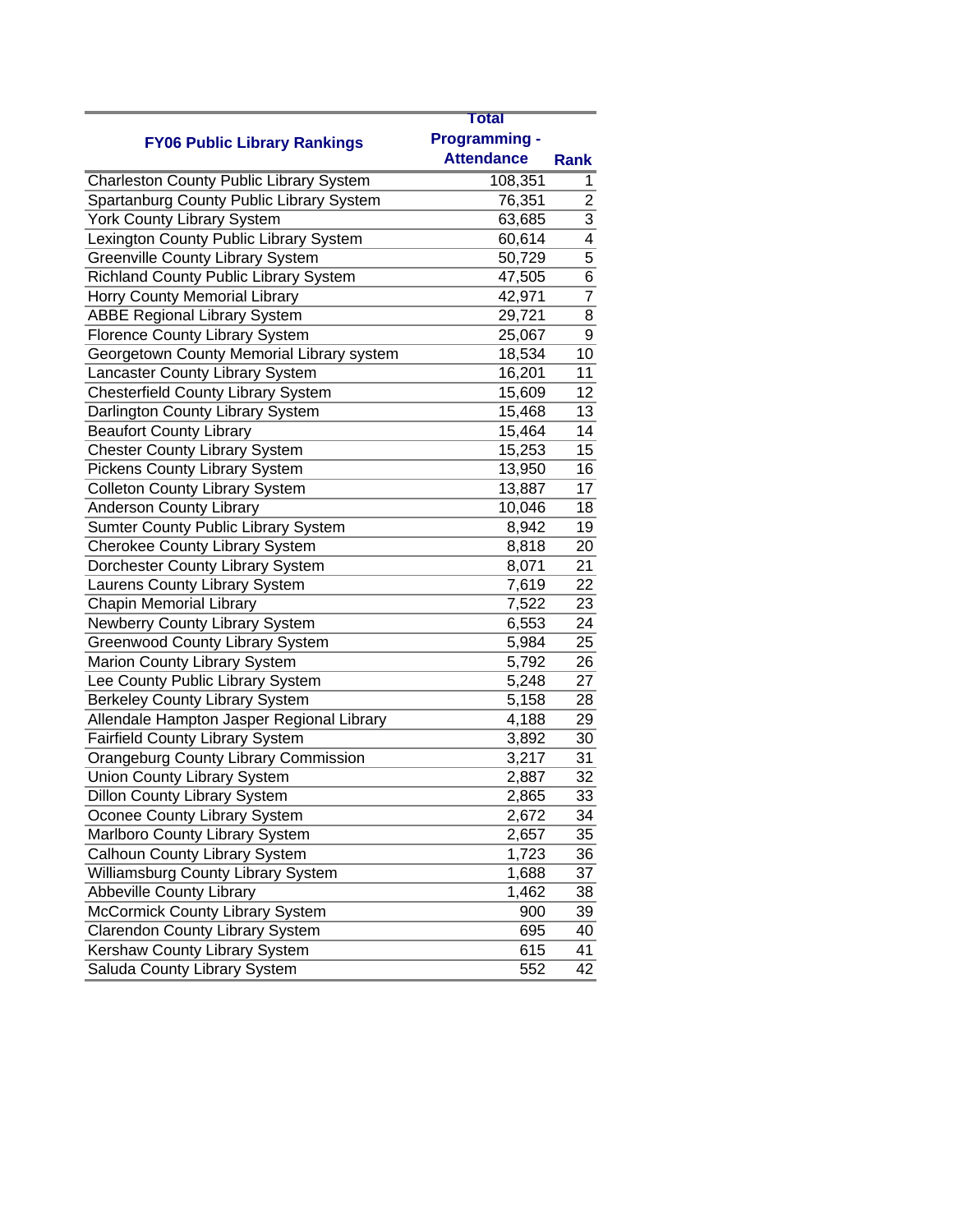|                                                | Total                |                |
|------------------------------------------------|----------------------|----------------|
|                                                | <b>Programming -</b> |                |
| <b>FY06 Public Library Rankings</b>            | <b>Number</b>        | <b>Rank</b>    |
| <b>Charleston County Public Library System</b> | 3,873                | 1              |
| Spartanburg County Public Library System       | 2,778                | $\overline{c}$ |
| <b>Richland County Public Library System</b>   | 2,232                | $\overline{3}$ |
| Lexington County Public Library System         | 1,992                | 4              |
|                                                |                      | 5              |
| York County Library System                     | 1,772<br>1,727       | 6              |
| Horry County Memorial Library                  |                      | $\overline{7}$ |
| <b>Greenville County Library System</b>        | 1,529                |                |
| Darlington County Library System               | 981                  | 8              |
| <b>ABBE Regional Library System</b>            | 893                  | 9              |
| <b>Beaufort County Library</b>                 | 892                  | 10             |
| Georgetown County Memorial Library system      | 871                  | 11             |
| <b>Chester County Library System</b>           | 757                  | 12             |
| <b>Chesterfield County Library System</b>      | 696                  | 13             |
| <b>Florence County Library System</b>          | 577                  | 14             |
| Lancaster County Library System                | 562                  | 15             |
| Newberry County Library System                 | 543                  | 16             |
| <b>Anderson County Library</b>                 | 474                  | 17             |
| <b>Pickens County Library System</b>           | 473                  | 18             |
| Dorchester County Library System               | 431                  | 19             |
| <b>Chapin Memorial Library</b>                 | 333                  | 20             |
| Laurens County Library System                  | 312                  | 21             |
| Marion County Library System                   | 311                  | 22             |
| <b>Colleton County Library System</b>          | 309                  | 23             |
| <b>Greenwood County Library System</b>         | 299                  | 24             |
| <b>Cherokee County Library System</b>          | 268                  | 25             |
| <b>Fairfield County Library System</b>         | 266                  | 26             |
| Lee County Public Library System               | 265                  | 27             |
| Allendale Hampton Jasper Regional Library      | 219                  | 28             |
| <b>Berkeley County Library System</b>          | 165                  | 29             |
| <b>Dillon County Library System</b>            | 156                  | 30             |
| <b>Sumter County Public Library System</b>     | 134                  | 31             |
| <b>Orangeburg County Library Commission</b>    | 120                  | 32             |
| Marlboro County Library System                 | 119                  | 33             |
| Oconee County Library System                   | 115                  | 34             |
| <b>Union County Library System</b>             | 109                  | 35             |
| Kershaw County Library System                  | 86                   | 36             |
| <b>Abbeville County Library</b>                | 83                   | 37             |
| McCormick County Library System                | 61                   | 38             |
| Saluda County Library System                   | 46                   | 39             |
| Calhoun County Library System                  | 45                   | 40             |
| Williamsburg County Library System             | 34                   | 41             |
| <b>Clarendon County Library System</b>         | 23                   | 42             |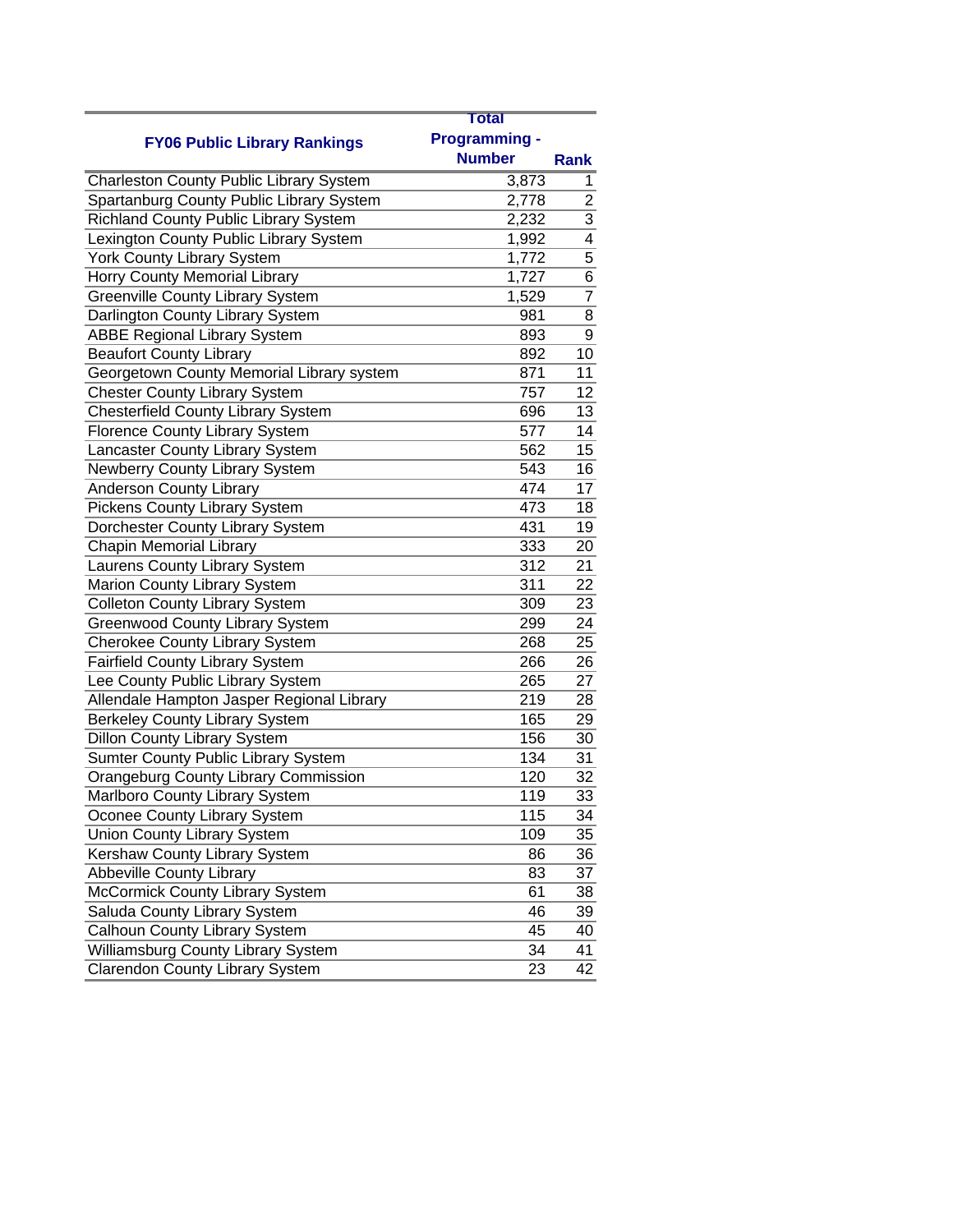|                                                | <b>ILL Received</b> |                |
|------------------------------------------------|---------------------|----------------|
| <b>FY06 Public Library Rankings</b>            | from Another        |                |
|                                                | <b>Library</b>      | Rank           |
| <b>Charleston County Public Library System</b> | 5,095               | 1              |
| <b>Greenville County Library System</b>        | 4,232               | $\overline{c}$ |
| Lexington County Public Library System         | 3,745               |                |
| York County Library System                     | 1,938               | $\frac{3}{4}$  |
| Spartanburg County Public Library System       | 1,768               | $\overline{5}$ |
| <b>ABBE Regional Library System</b>            | 1,765               | $\overline{6}$ |
| <b>Beaufort County Library</b>                 | 1,655               | $\overline{7}$ |
| <b>Horry County Memorial Library</b>           | $\overline{1,}578$  | 8              |
| Oconee County Library System                   | 1,414               | 9              |
| Darlington County Library System               | 1,391               | 10             |
| <b>Florence County Library System</b>          | 1,308               | 11             |
| Anderson County Library                        | 1,256               | 12             |
| Marion County Library System                   | 1,103               | 13             |
| Richland County Public Library System          | 796                 | 14             |
| Georgetown County Memorial Library system      | 777                 | 15             |
| Sumter County Public Library System            | 672                 | 16             |
| <b>Dillon County Library System</b>            | 645                 | 17             |
| <b>Chester County Library System</b>           | 638                 | 18             |
| <b>Orangeburg County Library Commission</b>    | 527                 | 19             |
| <b>Chapin Memorial Library</b>                 | 503                 | 20             |
| Laurens County Library System                  | 419                 | 21             |
| <b>Berkeley County Library System</b>          | 376                 | 22             |
| <b>Cherokee County Library System</b>          | 356                 | 23             |
| <b>Colleton County Library System</b>          | 328                 | 24             |
| <b>Abbeville County Library</b>                | 327                 | 25             |
| <b>Chesterfield County Library System</b>      | 285                 | 26             |
| Saluda County Library System                   | 275                 | 27             |
| Kershaw County Library System                  | 274                 | 28             |
| Newberry County Library System                 | 250                 | 29             |
| Dorchester County Library System               | 239                 | 30             |
| <b>Greenwood County Library System</b>         | 213                 | 31             |
| <b>Clarendon County Library System</b>         | 194                 | 32             |
| <b>Pickens County Library System</b>           | 193                 | 33             |
| Marlboro County Library System                 | 180                 | 34             |
| Fairfield County Library System                | 168                 | 35             |
| McCormick County Library System                | 147                 | 36             |
| Williamsburg County Library System             | 141                 | 37             |
| <b>Union County Library System</b>             | 112                 | 38             |
| Calhoun County Library System                  | 76                  | 39             |
| Lancaster County Library System                | 57                  | 40             |
| Lee County Public Library System               | 41                  | 41             |
| Allendale Hampton Jasper Regional Library      | 15                  | 42             |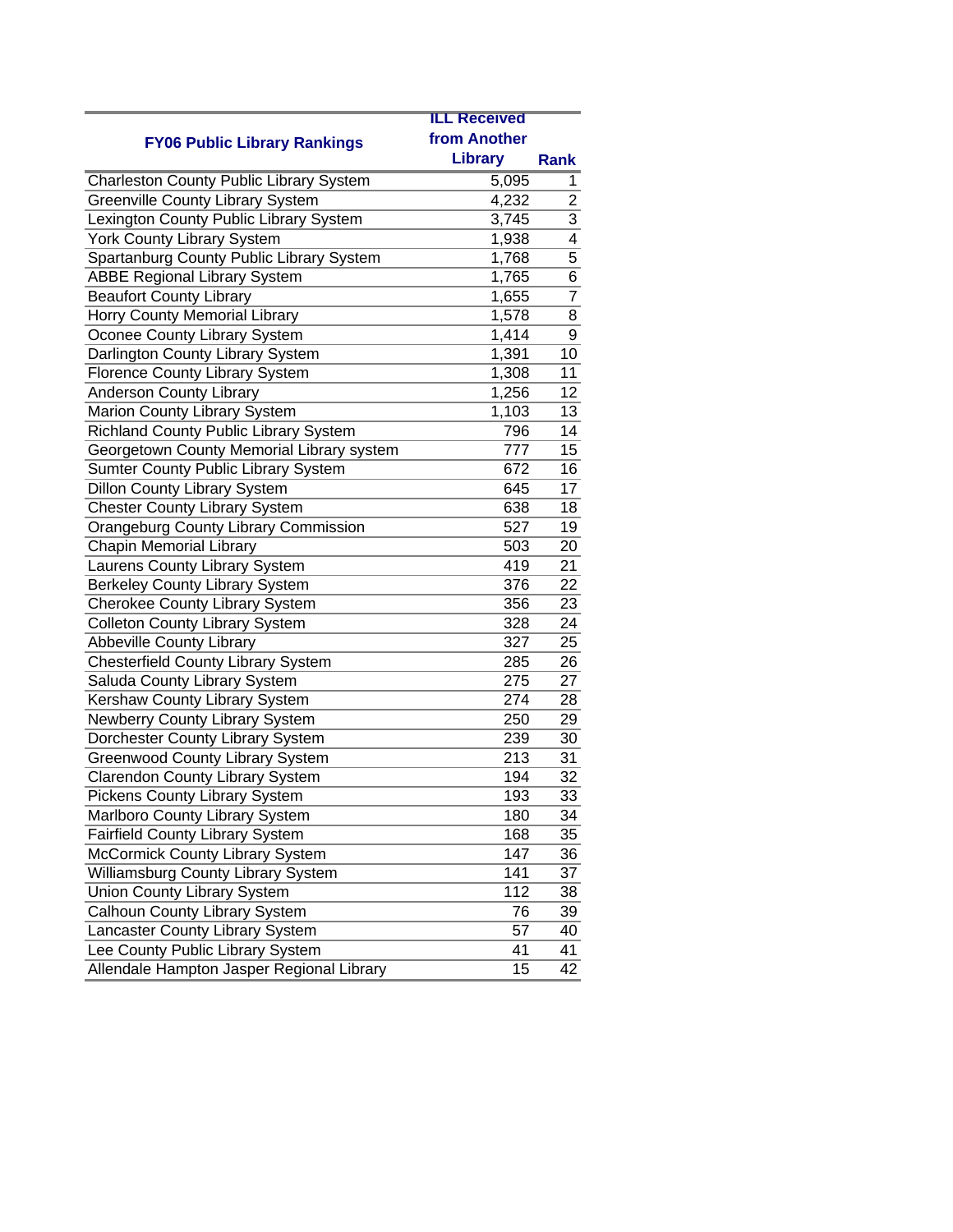|                                                | <b>ILL Provided to</b> |                |
|------------------------------------------------|------------------------|----------------|
| <b>FY06 Public Library Rankings</b>            | <b>Another Library</b> | <b>Rank</b>    |
| <b>Greenville County Library System</b>        | 4,032                  | 1.             |
| Horry County Memorial Library                  | 2,712                  | $\overline{c}$ |
| <b>Anderson County Library</b>                 | 2,475                  | 3              |
| Spartanburg County Public Library System       | 1,848                  | 4              |
| <b>Charleston County Public Library System</b> | 1,491                  | 5              |
| Richland County Public Library System          | 1,214                  | 6              |
| Darlington County Library System               | 975                    | $\overline{7}$ |
| <b>Dillon County Library System</b>            | 562                    | 8              |
| <b>Florence County Library System</b>          | 544                    | 9              |
| Georgetown County Memorial Library system      | 524                    | 10             |
| Lexington County Public Library System         | 511                    | 11             |
| <b>Chapin Memorial Library</b>                 | 496                    | 12             |
| <b>Chester County Library System</b>           | 491                    | 13             |
| Sumter County Public Library System            | 462                    | 14             |
| <b>Beaufort County Library</b>                 | 456                    | 15             |
| Marion County Library System                   | 429                    | 16             |
| Marlboro County Library System                 | 425                    | 17             |
| <b>Greenwood County Library System</b>         | 300                    | 18             |
| <b>ABBE Regional Library System</b>            | 104                    | 19             |
| <b>York County Library System</b>              | 59                     | 20             |
| Kershaw County Library System                  | 24                     | 21             |
| Newberry County Library System                 | 10                     | 22             |
| Laurens County Library System                  | 5                      | 23             |
| <b>Pickens County Library System</b>           | 5                      | 23             |
| Lancaster County Library System                | 3                      | 25             |
| Allendale Hampton Jasper Regional Library      | $\overline{2}$         | 26             |
| <b>Fairfield County Library System</b>         | $\overline{2}$         | 26             |
| <b>Berkeley County Library System</b>          | 1                      | 28             |
| <b>Colleton County Library System</b>          | 1                      | 28             |
| Williamsburg County Library System             | 1                      | 28             |
| <b>Abbeville County Library</b>                | 0                      | 31             |
| Calhoun County Library System                  | 0                      | 31             |
| <b>Cherokee County Library System</b>          | 0                      | 31             |
| <b>Chesterfield County Library System</b>      | 0                      | 31             |
| Clarendon County Library System                | 0                      | 31             |
| Dorchester County Library System               | $\mathbf 0$            | 31             |
| Lee County Public Library System               | 0                      | 31             |
| McCormick County Library System                | 0                      | 31             |
| Oconee County Library System                   | 0                      | 31             |
| <b>Orangeburg County Library Commission</b>    | 0                      | 31             |
| Saluda County Library System                   | 0                      | 31             |
| <b>Union County Library System</b>             | 0                      | 31             |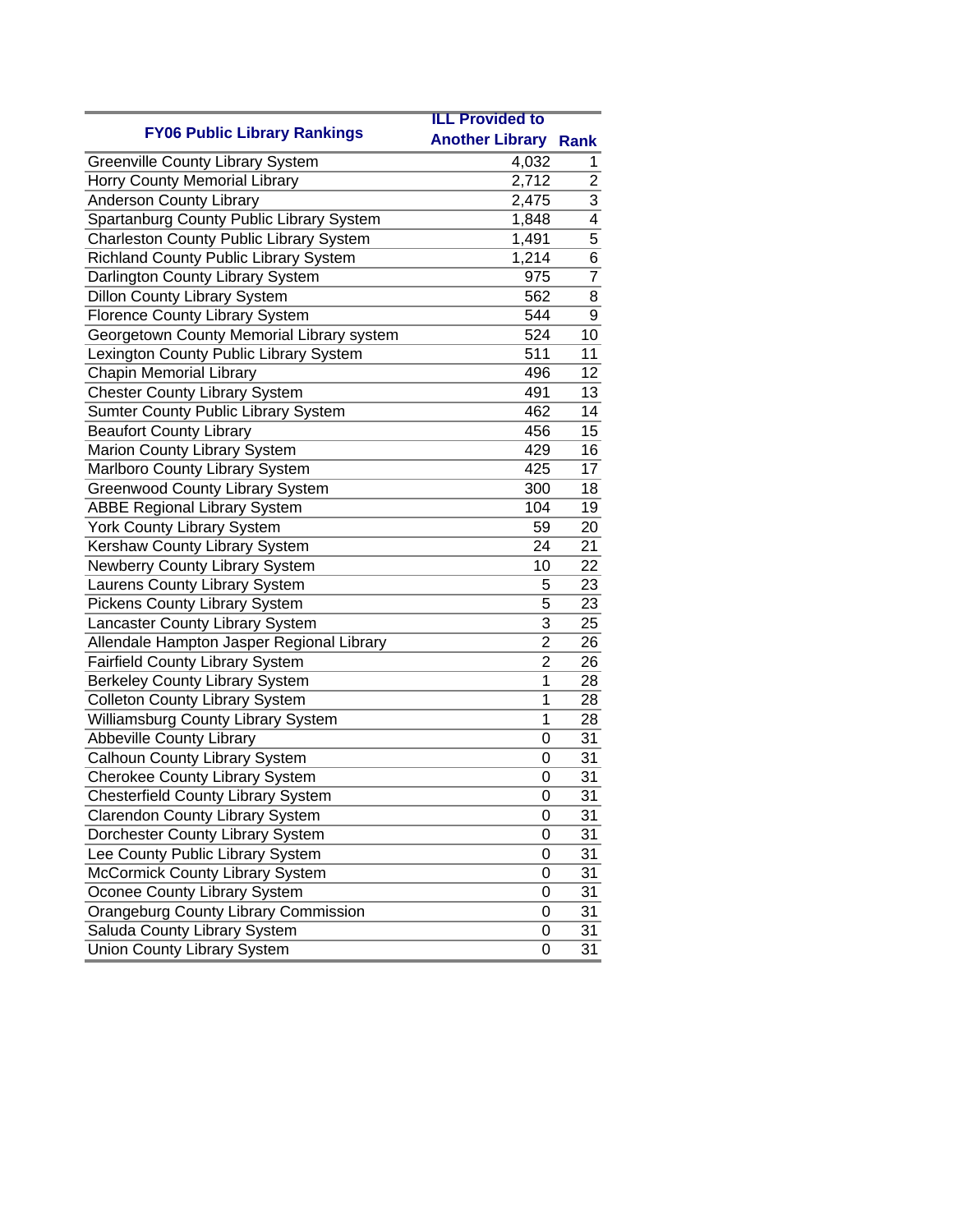|                                                | <b>Total</b>       |                           |
|------------------------------------------------|--------------------|---------------------------|
| <b>FY06 Public Library Rankings</b>            | <b>Circulation</b> | rank                      |
| <b>Charleston County Public Library System</b> | 3,383,014          | 1                         |
| <b>Greenville County Library System</b>        | 3,065,041          | $\overline{2}$            |
| <b>Richland County Public Library System</b>   | 3,063,063          | $\overline{\overline{3}}$ |
| Lexington County Public Library System         | 1,780,437          | 4                         |
| Spartanburg County Public Library System       | 1,169,803          | $\overline{5}$            |
| York County Library System                     | 982,237            | 6                         |
| Horry County Memorial Library                  | 943,501            | $\overline{7}$            |
| <b>ABBE Regional Library System</b>            | 588,014            | 8                         |
| <b>Anderson County Library</b>                 | 570,767            | $\overline{9}$            |
| Dorchester County Library System               | 560,193            | 10                        |
| <b>Pickens County Library System</b>           | 559,350            | 11                        |
| <b>Beaufort County Library</b>                 | 519,267            | 12                        |
| Florence County Library System                 | 450,671            | 13                        |
| Oconee County Library System                   | 332,023            | 14                        |
| <b>Berkeley County Library System</b>          | 328,484            | 15                        |
| Orangeburg County Library Commission           | 283,652            | 16                        |
| Darlington County Library System               | 282,607            | 17                        |
| Lancaster County Library System                | 217,631            | 18                        |
| Georgetown County Memorial Library system      | 208,523            | 19                        |
| <b>Greenwood County Library System</b>         | 198,389            | 20                        |
| Sumter County Public Library System            | 187,778            | 21                        |
| <b>Chapin Memorial Library</b>                 | 178,149            | 22                        |
| Laurens County Library System                  | 172,312            | 23                        |
| <b>Dillon County Library System</b>            | 161,287            | 24                        |
| Kershaw County Library System                  | 152,691            | 25                        |
| <b>Cherokee County Library System</b>          | 150,569            | 26                        |
| <b>Chester County Library System</b>           | 116,185            | 27                        |
| <b>Colleton County Library System</b>          | 104,969            | 28                        |
| <b>Chesterfield County Library System</b>      | 102,793            | 29                        |
| Marion County Library System                   | 81,669             | 30                        |
| Newberry County Library System                 | 76,978             | 31                        |
| <b>Fairfield County Library System</b>         | 74,050             | 32                        |
| <b>Union County Library System</b>             | 69,924             | 33                        |
| Allendale Hampton Jasper Regional Library      | 63,769             | 34                        |
| <b>Abbeville County Library</b>                | 59,131             | 35                        |
| <b>Clarendon County Library System</b>         | 53,271             | 36                        |
| Williamsburg County Library System             | 52,245             | 37                        |
| Marlboro County Library System                 | 44,140             | 38                        |
| Lee County Public Library System               | 37,531             | 39                        |
| Saluda County Library System                   | 35,969             | 40                        |
| <b>Calhoun County Library System</b>           | 28,161             | 41                        |
| McCormick County Library System                | 27,463             | 42                        |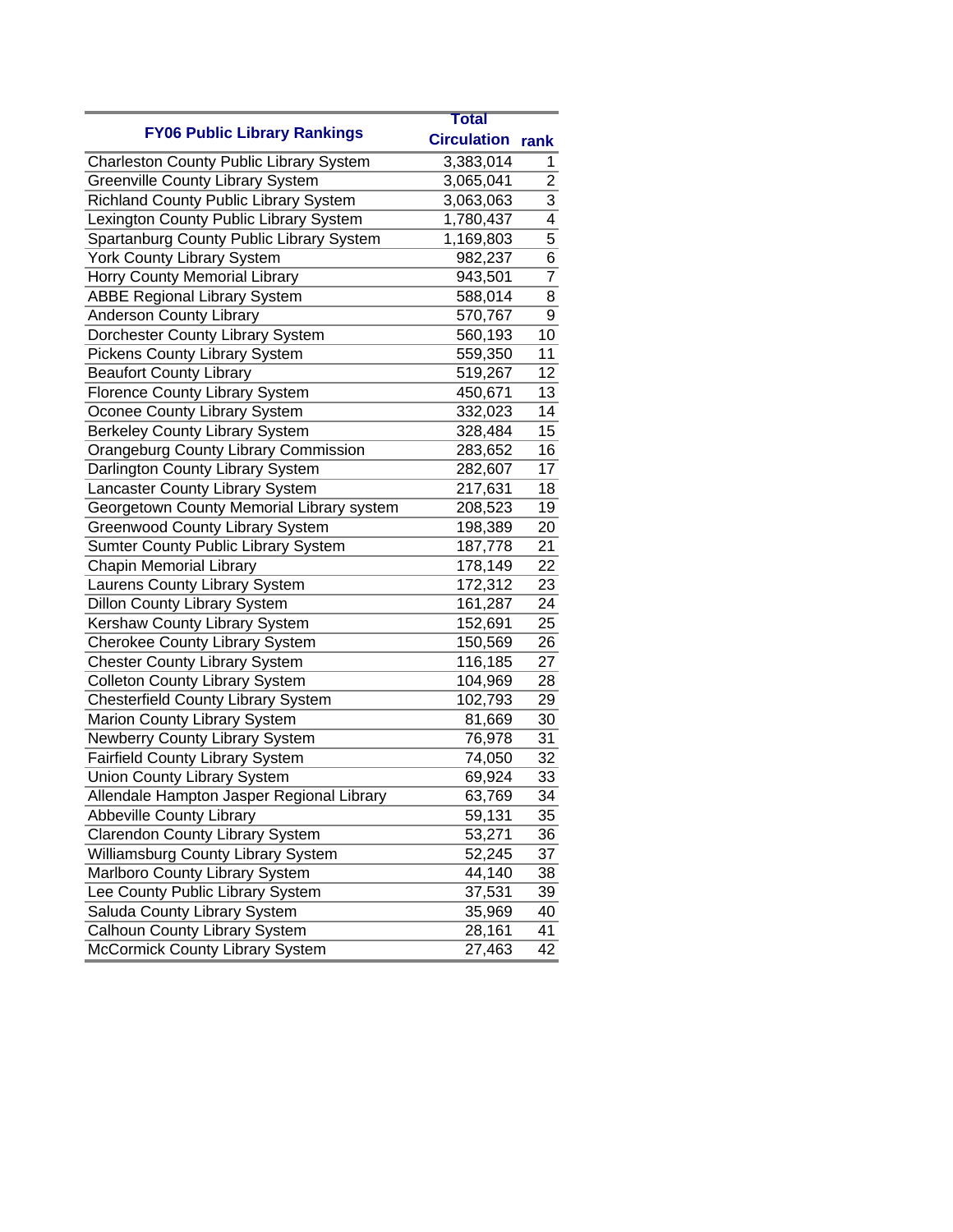|                                                | <b>Adult</b>         |                |
|------------------------------------------------|----------------------|----------------|
| <b>FY06 Public Library Rankings</b>            | <b>Circulation -</b> |                |
|                                                | <b>Total</b>         | <b>Rank</b>    |
| <b>Charleston County Public Library System</b> | 2,387,317            | 1              |
| <b>Richland County Public Library System</b>   | 1,869,135            | $\overline{2}$ |
| <b>Greenville County Library System</b>        | 1,851,506            | 3              |
| Lexington County Public Library System         | 905,506              | $\overline{4}$ |
| Spartanburg County Public Library System       | 814,265              | 5              |
| Horry County Memorial Library                  | 718,398              | 6              |
| York County Library System                     | 542,010              | $\overline{7}$ |
| <b>Pickens County Library System</b>           | 408,326              | 8              |
| <b>Anderson County Library</b>                 | 383,552              | 9              |
| <b>ABBE Regional Library System</b>            | 365,816              | 10             |
| Dorchester County Library System               | 352,408              | 11             |
| <b>Beaufort County Library</b>                 | 315,534              | 12             |
| <b>Florence County Library System</b>          | 248,208              | 13             |
| Oconee County Library System                   | 211,369              | 14             |
| <b>Berkeley County Library System</b>          | 188,327              | 15             |
| Darlington County Library System               | 187,341              | 16             |
| <b>Orangeburg County Library Commission</b>    | 167,017              | 17             |
| <b>Sumter County Public Library System</b>     | 156,594              | 18             |
| Georgetown County Memorial Library system      | 156,392              | 19             |
| Lancaster County Library System                | 142,685              | 20             |
| <b>Greenwood County Library System</b>         | 133,011              | 21             |
| Laurens County Library System                  | 129,492              | 22             |
| <b>Dillon County Library System</b>            | 101,238              | 23             |
| Cherokee County Library System                 | 93,728               | 24             |
| <b>Chapin Memorial Library</b>                 | 89,725               | 25             |
| Kershaw County Library System                  | 89,048               | 26             |
| <b>Chester County Library System</b>           | 75,450               | 27             |
| Chesterfield County Library System             | 74,787               | 28             |
| <b>Colleton County Library System</b>          | 65,303               | 29             |
| Marion County Library System                   | 59,068               | 30             |
| <b>Union County Library System</b>             | 53,531               | 31             |
| <b>Fairfield County Library System</b>         | 50,602               | 32             |
| Allendale Hampton Jasper Regional Library      | 41,448               | 33             |
| Newberry County Library System                 | 40,546               | 34             |
| <b>Clarendon County Library System</b>         | 36,791               | 35             |
| <b>Abbeville County Library</b>                | 35,263               | 36             |
| Williamsburg County Library System             | 31,827               | 37             |
| Marlboro County Library System                 | 27,991               | 38             |
| Saluda County Library System                   | 23,064               | 39             |
| McCormick County Library System                | 22,553               | 40             |
| Lee County Public Library System               | 22,355               | 41             |
| Calhoun County Library System                  | 18,013               | 42             |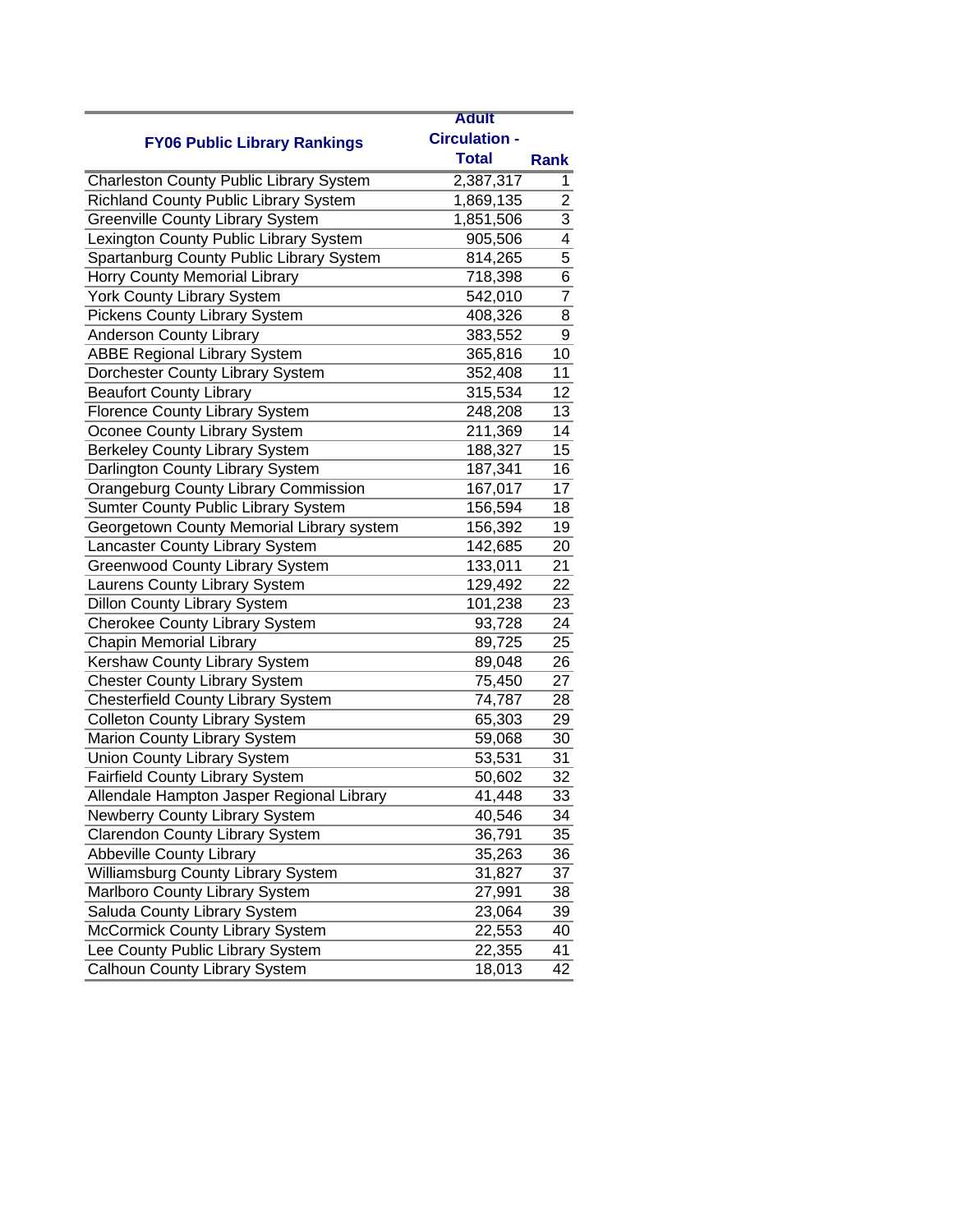|                                                | <b>Juvenile</b>      |                 |
|------------------------------------------------|----------------------|-----------------|
| <b>FY06 Public Library Rankings</b>            | <b>Circulation -</b> |                 |
|                                                | <b>Total</b>         | Rank            |
| <b>Greenville County Library System</b>        | 1,213,535            | 1               |
| Richland County Public Library System          | 1,193,928            | $\overline{2}$  |
| <b>Charleston County Public Library System</b> | 995,697              | 3               |
| Lexington County Public Library System         | 874,931              | $\overline{4}$  |
| <b>York County Library System</b>              | 440,227              | 5               |
| Spartanburg County Public Library System       | 355,538              | 6               |
| Horry County Memorial Library                  | 225,103              | $\overline{7}$  |
| <b>ABBE Regional Library System</b>            | 222,198              | 8               |
| Dorchester County Library System               | 207,785              | 9               |
| <b>Beaufort County Library</b>                 | 203,733              | 10              |
| <b>Florence County Library System</b>          | 202,463              | 11              |
| <b>Anderson County Library</b>                 | 187,215              | 12              |
| <b>Pickens County Library System</b>           | 151,024              | 13              |
| Berkeley County Library System                 | 140,157              | 14              |
| Oconee County Library System                   | 120,654              | 15              |
| Orangeburg County Library Commission           | 116,635              | 16              |
| Darlington County Library System               | 95,266               | 17              |
| <b>Chapin Memorial Library</b>                 | 88,424               | 18              |
| Lancaster County Library System                | 74,946               | 19              |
| <b>Greenwood County Library System</b>         | 65,378               | 20              |
| Kershaw County Library System                  | 63,643               | 21              |
| <b>Dillon County Library System</b>            | 60,049               | 22              |
| <b>Cherokee County Library System</b>          | 56,841               | 23              |
| Georgetown County Memorial Library system      | 52,131               | 24              |
| Laurens County Library System                  | 42,820               | 25              |
| <b>Chester County Library System</b>           | 40,735               | 26              |
| <b>Colleton County Library System</b>          | 39,666               | 27              |
| Newberry County Library System                 | 36,432               | 28              |
| Sumter County Public Library System            | 31,184               | 29              |
| <b>Chesterfield County Library System</b>      | 28,006               | 30              |
| <b>Abbeville County Library</b>                | 23,868               | 31              |
| <b>Fairfield County Library System</b>         | 23,448               | 32              |
| Marion County Library System                   | 22,601               | $\overline{33}$ |
| Allendale Hampton Jasper Regional Library      | 22,321               | 34              |
| Williamsburg County Library System             | 20,418               | 35              |
| <b>Clarendon County Library System</b>         | 16,480               | 36              |
| Union County Library System                    | 16,393               | 37              |
| Marlboro County Library System                 | 16,149               | 38              |
| Lee County Public Library System               | 15,176               | 39              |
| Saluda County Library System                   | 12,905               | 40              |
| Calhoun County Library System                  | 10,148               | 41              |
| McCormick County Library System                | 4,910                | 42              |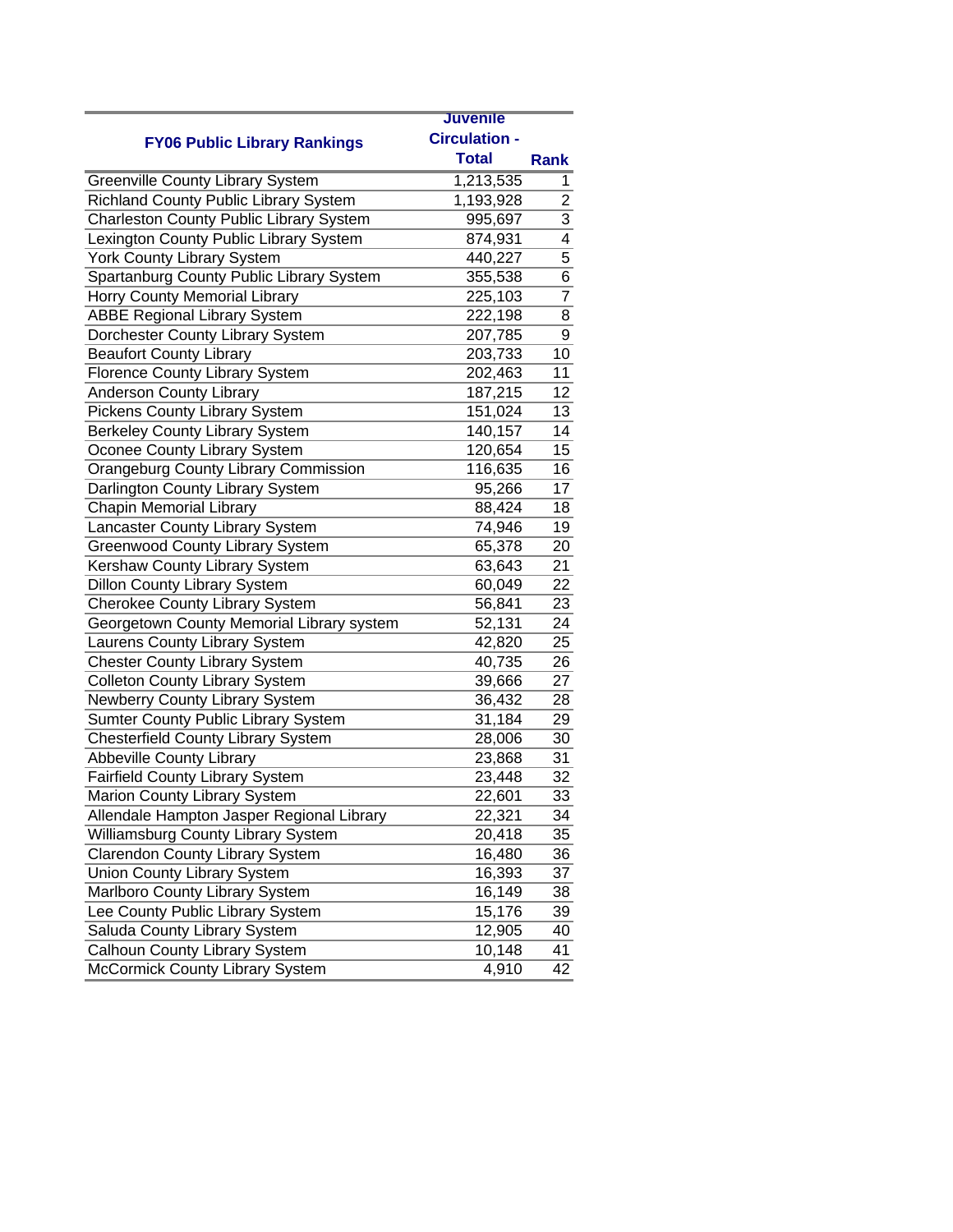|                                                | <b>Number of</b>      |                 |
|------------------------------------------------|-----------------------|-----------------|
|                                                | <b>Internet</b>       |                 |
| <b>FY06 Public Library Rankings</b>            | <b>Workstations -</b> |                 |
|                                                | <b>Public Use</b>     | <b>Rank</b>     |
| <b>Greenville County Library System</b>        | 374                   | 1               |
| <b>Charleston County Public Library System</b> | 301                   | $\overline{2}$  |
| Spartanburg County Public Library System       | 201                   | 3               |
| <b>ABBE Regional Library System</b>            | 172                   | $\overline{4}$  |
| <b>Anderson County Library</b>                 | 168                   | 5               |
| Richland County Public Library System          | 150                   | 6               |
|                                                | 139                   | $\overline{7}$  |
| Horry County Memorial Library                  | 138                   | 8               |
| <b>Florence County Library System</b>          | 117                   |                 |
| Lexington County Public Library System         |                       | 9               |
| <b>Beaufort County Library</b>                 | 107                   | 10              |
| Georgetown County Memorial Library system      | 67                    | 11              |
| <b>Pickens County Library System</b>           | 65                    | 12              |
| York County Library System                     | 65                    | 12              |
| Dorchester County Library System               | 59                    | 14              |
| <b>Berkeley County Library System</b>          | 49                    | 15              |
| Darlington County Library System               | 40                    | 16              |
| Orangeburg County Library Commission           | 40                    | 16              |
| Marion County Library System                   | 38                    | 18              |
| <b>Chesterfield County Library System</b>      | 37                    | 19              |
| <b>Dillon County Library System</b>            | 34                    | 20              |
| Oconee County Library System                   | 34                    | 20              |
| Allendale Hampton Jasper Regional Library      | 31                    | 22              |
| Laurens County Library System                  | 31                    | 22              |
| <b>Chapin Memorial Library</b>                 | 30                    | 24              |
| <b>Greenwood County Library System</b>         | 26                    | $\overline{25}$ |
| <b>Cherokee County Library System</b>          | 24                    | 26              |
| Newberry County Library System                 | 23                    | 27              |
| <b>Colleton County Library System</b>          | 22                    | 28              |
| Kershaw County Library System                  | 22                    | 28              |
| <b>Abbeville County Library</b>                | 21                    | 30              |
| Lancaster County Library System                | 19                    | 31              |
| McCormick County Library System                | 18                    | 32              |
| <b>Chester County Library System</b>           | 17                    | 33              |
| Williamsburg County Library System             | 17                    | 33              |
| Sumter County Public Library System            | 15                    | 35              |
| Lee County Public Library System               | 14                    | 36              |
| <b>Union County Library System</b>             | 14                    | 36              |
| <b>Fairfield County Library System</b>         | 13                    | 38              |
| <b>Clarendon County Library System</b>         | 12                    | 39              |
| Calhoun County Library System                  | 9                     | 40              |
| Marlboro County Library System                 | 9                     | 40              |
| Saluda County Library System                   | 8                     | 42              |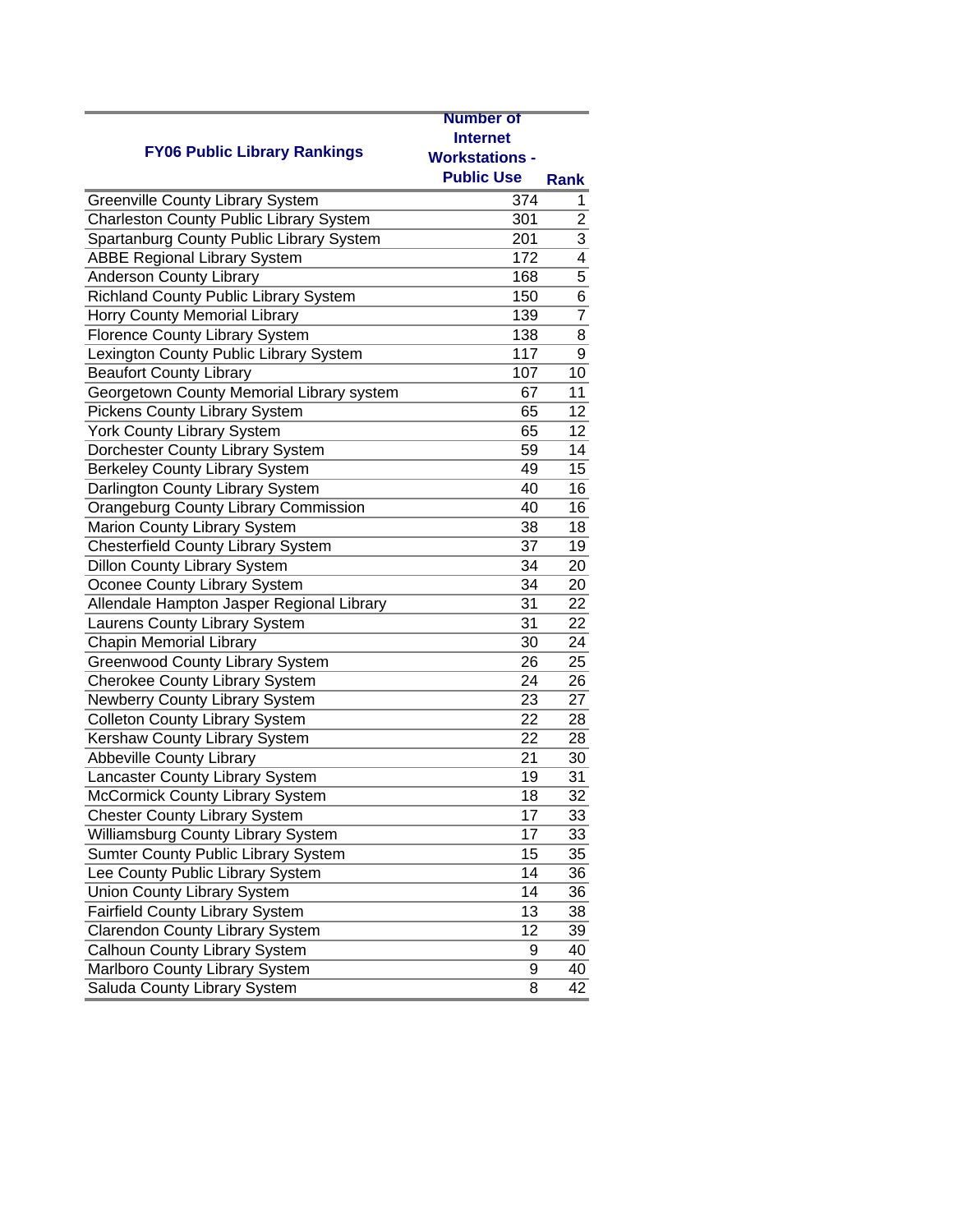|                                                | <b>Total Annual</b>      |                         |
|------------------------------------------------|--------------------------|-------------------------|
|                                                | <b>Reference</b>         |                         |
| <b>FY06 Public Library Rankings</b>            | <b>Transactions Rank</b> |                         |
| <b>Charleston County Public Library System</b> | 1,781,125                | 1                       |
| <b>Richland County Public Library System</b>   | 859,691                  | $\overline{\mathbf{c}}$ |
| Lexington County Public Library System         | 492,302                  | $\overline{3}$          |
| <b>Greenville County Library System</b>        | 299,182                  | $\overline{4}$          |
| <b>Florence County Library System</b>          | 189,870                  | $\overline{5}$          |
| Spartanburg County Public Library System       | 184,337                  | 6                       |
| <b>York County Library System</b>              | 178,888                  | $\overline{7}$          |
| Dorchester County Library System               | 71,866                   | 8                       |
| <b>Sumter County Public Library System</b>     | 52,710                   | 9                       |
| <b>Pickens County Library System</b>           | 47,009                   | 10                      |
| <b>Beaufort County Library</b>                 | 42,953                   | 11                      |
| <b>Chesterfield County Library System</b>      | 42,076                   | 12                      |
| Horry County Memorial Library                  | 36,376                   | 13                      |
| <b>Orangeburg County Library Commission</b>    | 30,023                   | 14                      |
| Georgetown County Memorial Library system      | 27,582                   | 15                      |
| <b>ABBE Regional Library System</b>            | 26,152                   | 16                      |
| <b>Berkeley County Library System</b>          | 25,278                   | 17                      |
| <b>Anderson County Library</b>                 | 22,253                   | 18                      |
| Lancaster County Library System                | 21,500                   | 19                      |
| Darlington County Library System               | 21,409                   | 20                      |
| <b>Chester County Library System</b>           | 19,406                   | 21                      |
| Laurens County Library System                  | 17,650                   | 22                      |
| <b>Chapin Memorial Library</b>                 | 17,455                   | 23                      |
| Oconee County Library System                   | 13,300                   | 24                      |
| Saluda County Library System                   | 13,220                   | 25                      |
| <b>Newberry County Library System</b>          | 12,992                   | 26                      |
| Allendale Hampton Jasper Regional Library      | 12,401                   | 27                      |
| <b>Abbeville County Library</b>                | 11,717                   | 28                      |
| <b>Dillon County Library System</b>            | 11,406                   | 29                      |
| Lee County Public Library System               | 8,395                    | 30                      |
| <b>Union County Library System</b>             | 7,200                    | 31                      |
| Marlboro County Library System                 | 6,438                    | 32                      |
| Marion County Library System                   | 5,879                    | 33                      |
| <b>Greenwood County Library System</b>         | 5,813                    | 34                      |
| Calhoun County Library System                  | 5,700                    | 35                      |
| <b>Colleton County Library System</b>          | 4,767                    | 36                      |
| <b>Fairfield County Library System</b>         | 4,253                    | 37                      |
| <b>Clarendon County Library System</b>         | 3,100                    | 38                      |
| Williamsburg County Library System             | 3,100                    | 38                      |
| <b>McCormick County Library System</b>         | 2,808                    | 40                      |
| <b>Cherokee County Library System</b>          | 2,340                    | 41                      |
| <b>Kershaw County Library System</b>           | 1,021                    | 42                      |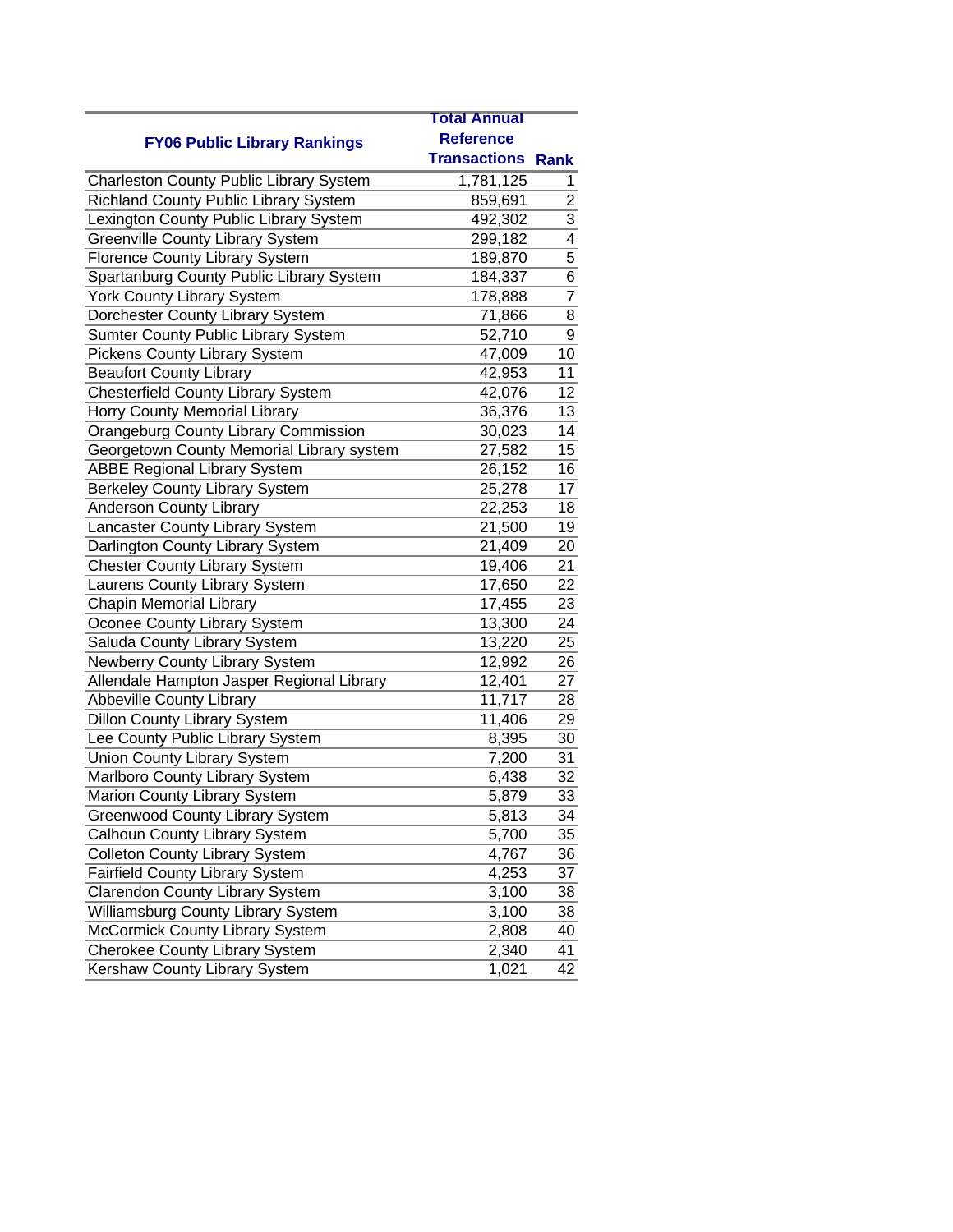|                                              | <b>Video - Total</b> |                 |
|----------------------------------------------|----------------------|-----------------|
| <b>FY06 Public Library Rankings</b>          | 6/30/05              | Rank            |
| Charleston County Public Library System      | 89,617               | 1               |
| <b>Greenville County Library System</b>      | 83,500               | $\overline{2}$  |
| <b>Richland County Public Library System</b> | 36,292               | $\overline{3}$  |
| Lexington County Public Library System       | 29,046               | 4               |
| Spartanburg County Public Library System     | 22,182               | 5               |
| <b>ABBE Regional Library System</b>          | 15,300               | 6               |
| <b>Beaufort County Library</b>               | 13,772               | $\overline{7}$  |
| Horry County Memorial Library                | 12,258               | 8               |
| <b>Pickens County Library System</b>         | 10,511               | 9               |
| <b>Anderson County Library</b>               | 10,372               | 10              |
| Dorchester County Library System             | 10,215               | 11              |
| Georgetown County Memorial Library system    | 9,611                | $\overline{12}$ |
| Darlington County Library System             | 8,423                | 13              |
| <b>York County Library System</b>            | 8,269                | 14              |
| <b>Florence County Library System</b>        | 7,020                | 15              |
| <b>Berkeley County Library System</b>        | 6,412                | 16              |
| <b>Fairfield County Library System</b>       | 5,611                | 17              |
| Lancaster County Library System              | 4,170                | 18              |
| Oconee County Library System                 | 4,142                | 19              |
| <b>Orangeburg County Library Commission</b>  | 3,240                | 20              |
| <b>Cherokee County Library System</b>        | 2,990                | 21              |
| <b>Chapin Memorial Library</b>               | 2,973                | 22              |
| Laurens County Library System                | 2,912                | 23              |
| Kershaw County Library System                | 2,906                | 24              |
| <b>Sumter County Public Library System</b>   | 2,452                | 25              |
| Newberry County Library System               | 2,232                | 26              |
| <b>Greenwood County Library System</b>       | 1,908                | 27              |
| Marlboro County Library System               | 1,794                | 28              |
| <b>Abbeville County Library</b>              | 1,654                | 29              |
| <b>Clarendon County Library System</b>       | 1,177                | 30              |
| <b>Chester County Library System</b>         | 1,126                | 31              |
| Williamsburg County Library System           | 1,014                | 32              |
| <b>Colleton County Library System</b>        | 912                  | 33              |
| Calhoun County Library System                | 887                  | 34              |
| <b>Union County Library System</b>           | 886                  | 35              |
| Marion County Library System                 | 834                  | 36              |
| Chesterfield County Library System           | 758                  | 37              |
| Lee County Public Library System             | 687                  | 38              |
| Allendale Hampton Jasper Regional Library    | 565                  | 39              |
| Saluda County Library System                 | 562                  | 40              |
| <b>Dillon County Library System</b>          | 543                  | 41              |
| McCormick County Library System              | 214                  | 42              |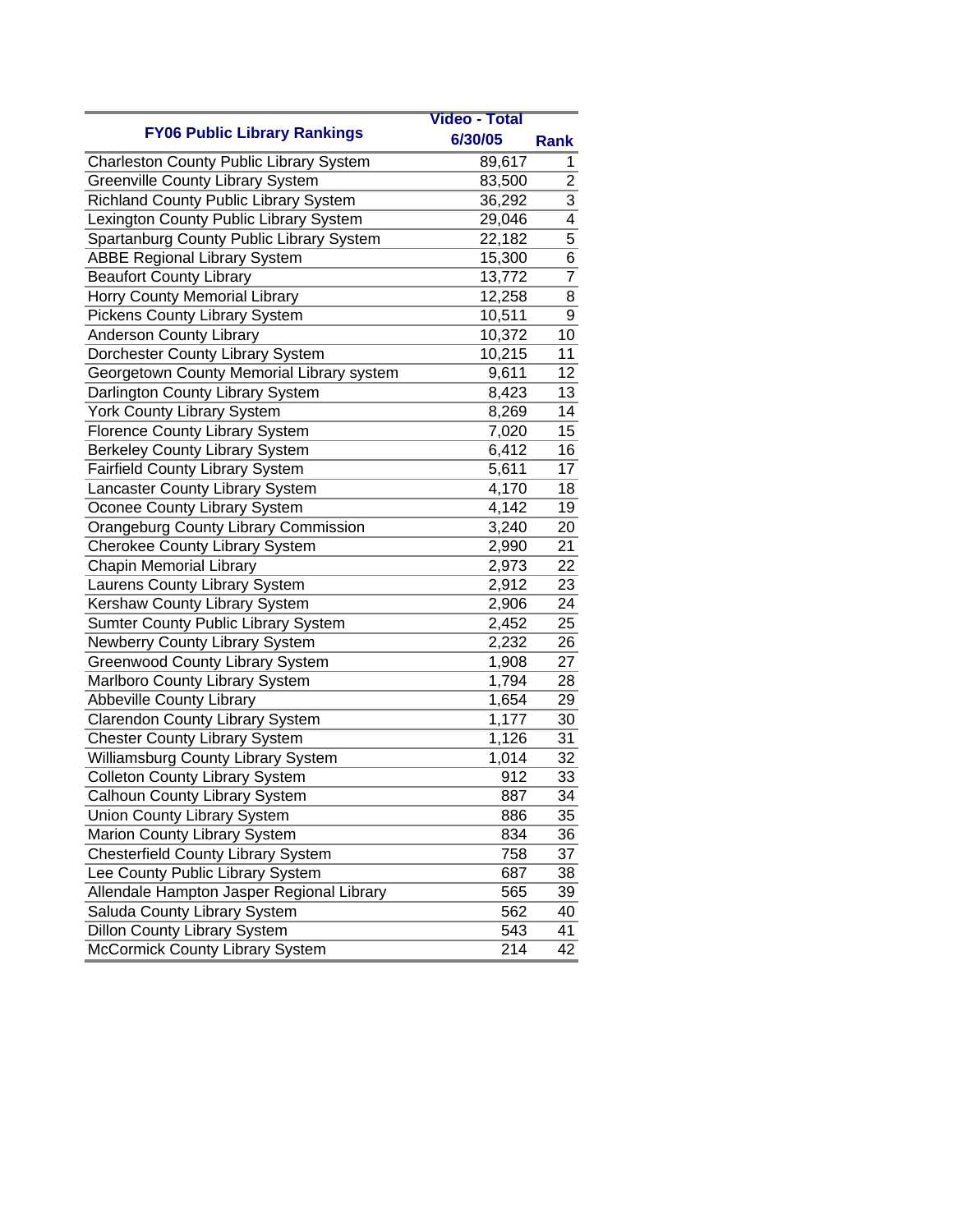|                                                | <b>Audio - Total</b> |                |
|------------------------------------------------|----------------------|----------------|
| <b>FY06 Public Library Rankings</b>            | 6/30/05              | Rank           |
| Greenville County Library System               | 64,493               | 1              |
| Richland County Public Library System          | 46,548               | $\overline{2}$ |
| Spartanburg County Public Library System       | 43,596               | $\overline{3}$ |
| <b>Charleston County Public Library System</b> | 40,317               | $\overline{4}$ |
| Horry County Memorial Library                  | 27,467               | 5              |
| Sumter County Public Library System            | 18,956               | $\overline{6}$ |
| Florence County Library System                 | 12,813               | $\overline{7}$ |
| Lexington County Public Library System         | 12,167               | 8              |
| <b>Anderson County Library</b>                 | 11,809               | 9              |
| <b>ABBE Regional Library System</b>            | 10,669               | 10             |
| <b>Beaufort County Library</b>                 | 8,736                | 11             |
| <b>York County Library System</b>              | 8,022                | 12             |
| Laurens County Library System                  | 6,647                | 13             |
| <b>Berkeley County Library System</b>          | 6,471                | 14             |
| Georgetown County Memorial Library system      | 6,168                | 15             |
| Dorchester County Library System               | 6,035                | 16             |
| <b>Chester County Library System</b>           | 4,683                | 17             |
| <b>Greenwood County Library System</b>         | 4,108                | 18             |
| Oconee County Library System                   | 4,046                | 19             |
| <b>Chapin Memorial Library</b>                 | 3,928                | 20             |
| Lancaster County Library System                | 3,713                | 21             |
| <b>Pickens County Library System</b>           | 3,113                | 22             |
| Kershaw County Library System                  | 2,893                | 23             |
| Darlington County Library System               | 2,739                | 24             |
| <b>Cherokee County Library System</b>          | 2,698                | 25             |
| <b>Fairfield County Library System</b>         | 2,653                | 26             |
| <b>Orangeburg County Library Commission</b>    | 2,450                | 27             |
| <b>Clarendon County Library System</b>         | 2,432                | 28             |
| <b>Colleton County Library System</b>          | 2,159                | 29             |
| Allendale Hampton Jasper Regional Library      | 2,043                | 30             |
| <b>Abbeville County Library</b>                | 1,970                | 31             |
| Newberry County Library System                 | 1,832                | 32             |
| <b>Union County Library System</b>             | 1,771                | 33             |
| McCormick County Library System                | 1,705                | 34             |
| <b>Dillon County Library System</b>            | 1,684                | 35             |
| Marion County Library System                   | 1,589                | 36             |
| Marlboro County Library System                 | 1,394                | 37             |
| Calhoun County Library System                  | 1,144                | 38             |
| <b>Chesterfield County Library System</b>      | 1,012                | 39             |
| Williamsburg County Library System             | 927                  | 40             |
| Saluda County Library System                   | 902                  | 41             |
| Lee County Public Library System               | 350                  | 42             |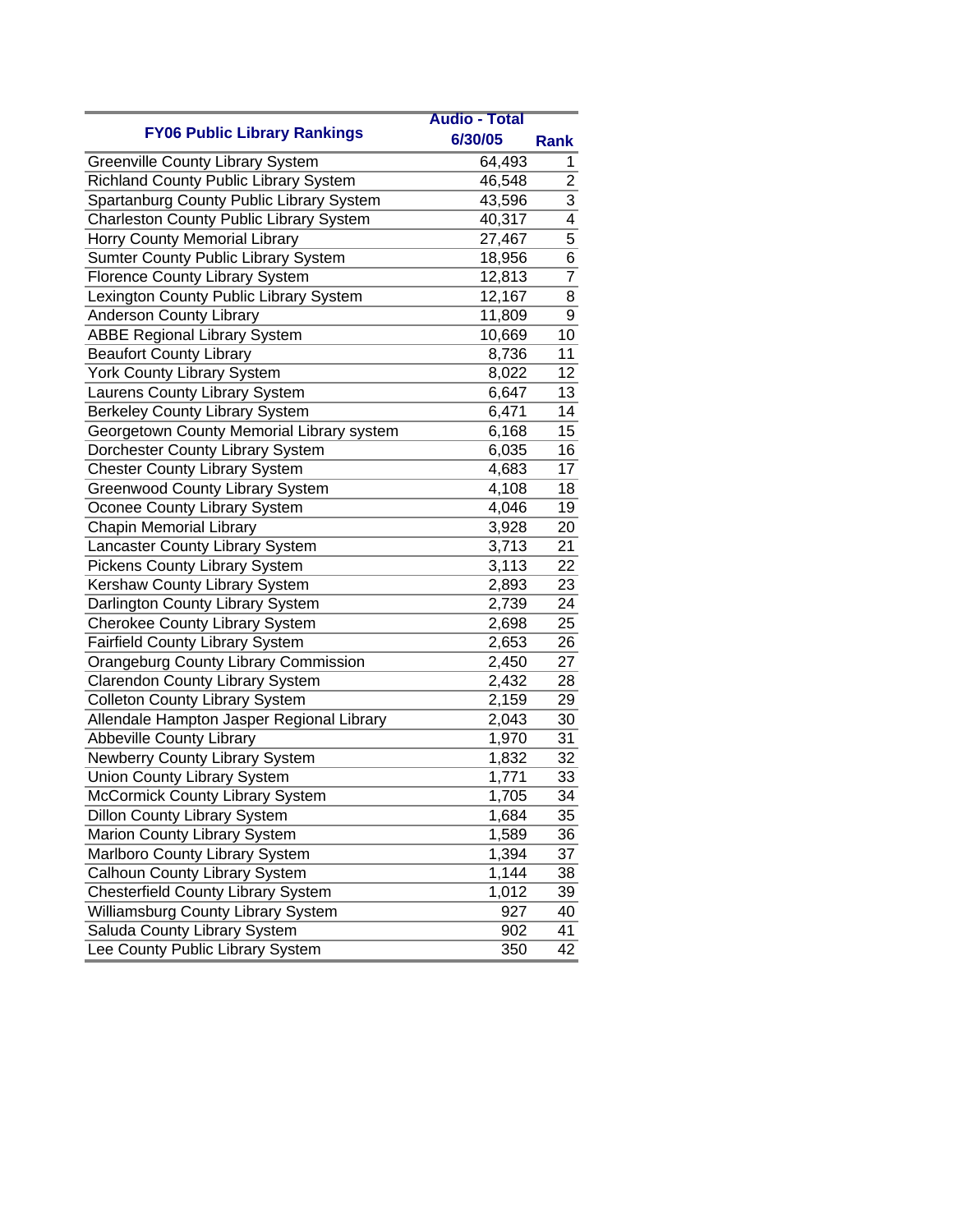|                                              | <b>Current Print</b>   |                |
|----------------------------------------------|------------------------|----------------|
| <b>FY06 Public Library Rankings</b>          | <b>Serials - Total</b> |                |
|                                              | 6/30/05                | Rank           |
| <b>Richland County Public Library System</b> | 2,749                  | 1              |
| Lexington County Public Library System       | 2,630                  | $\overline{2}$ |
| Charleston County Public Library System      | 2,341                  | 3              |
| <b>Greenville County Library System</b>      | 1,557                  | $\overline{4}$ |
| Spartanburg County Public Library System     | 1,429                  | 5              |
| <b>Anderson County Library</b>               | 982                    | 6              |
| Horry County Memorial Library                | 982                    | 6              |
| <b>Beaufort County Library</b>               | 540                    | 8              |
| <b>York County Library System</b>            | 489                    | 9              |
| <b>Florence County Library System</b>        | 465                    | 10             |
| <b>Greenwood County Library System</b>       | 370                    | 11             |
| Oconee County Library System                 | 368                    | 12             |
| <b>ABBE Regional Library System</b>          | 367                    | 13             |
| Sumter County Public Library System          | 363                    | 14             |
| Darlington County Library System             | 354                    | 15             |
| <b>Berkeley County Library System</b>        | 319                    | 16             |
| Pickens County Library System                | 305                    | 17             |
| Laurens County Library System                | 296                    | 18             |
| <b>Dillon County Library System</b>          | 293                    | 19             |
| <b>Orangeburg County Library Commission</b>  | 252                    | 20             |
| Allendale Hampton Jasper Regional Library    | 231                    | 21             |
| Dorchester County Library System             | 208                    | 22             |
| Marion County Library System                 | 202                    | 23             |
| <b>Chesterfield County Library System</b>    | 201                    | 24             |
| Georgetown County Memorial Library system    | 201                    | 24             |
| Lancaster County Library System              | 196                    | 26             |
| Lee County Public Library System             | 195                    | 27             |
| Kershaw County Library System                | 190                    | 28             |
| <b>Colleton County Library System</b>        | 175                    | 29             |
| Fairfield County Library System              | 172                    | 30             |
| <b>Cherokee County Library System</b>        | 149                    | 31             |
| <b>Union County Library System</b>           | 143                    | 32             |
| Calhoun County Library System                | 126                    | 33             |
| Newberry County Library System               | 105                    | 34             |
| Marlboro County Library System               | 102                    | 35             |
| <b>Clarendon County Library System</b>       | 100                    | 36             |
| Williamsburg County Library System           | 99                     | 37             |
| <b>Abbeville County Library</b>              | 90                     | 38             |
| <b>Chester County Library System</b>         | 90                     | 38             |
| <b>Chapin Memorial Library</b>               | 82                     | 40             |
| McCormick County Library System              | 79                     | 41             |
| Saluda County Library System                 | 57                     | 42             |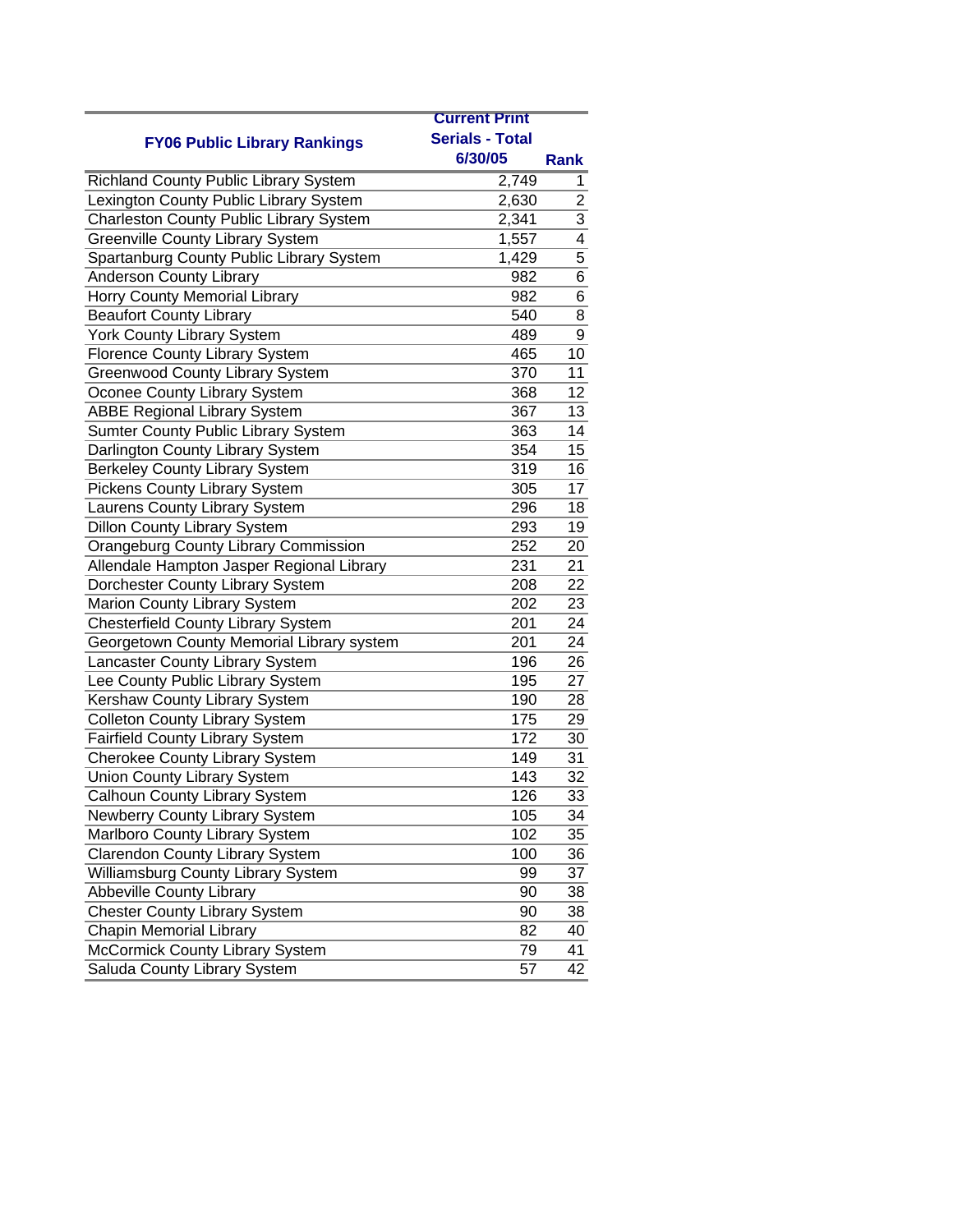|                                                | <b>Total Staff -</b> |                |
|------------------------------------------------|----------------------|----------------|
| <b>FY06 Public Library Rankings</b>            | FTS Staff (40        |                |
|                                                | hr. week)            | <b>Rank</b>    |
| <b>Charleston County Public Library System</b> | 254                  | 1              |
| Richland County Public Library System          | 228                  | $\overline{2}$ |
| <b>Greenville County Library System</b>        | 163                  | $\overline{3}$ |
| Spartanburg County Public Library System       | 135                  | $\overline{4}$ |
| Lexington County Public Library System         | 92                   | $\overline{5}$ |
| <b>Anderson County Library</b>                 | 72                   | 6              |
| <b>Beaufort County Library</b>                 | 72                   | 7              |
| <b>Florence County Library System</b>          | 69                   | 8              |
| <b>York County Library System</b>              | 58                   | 9              |
| <b>ABBE Regional Library System</b>            | 55                   | 10             |
| <b>Berkeley County Library System</b>          | 53                   | 11             |
| Horry County Memorial Library                  | 48                   | 12             |
| <b>Pickens County Library System</b>           | 45                   | 13             |
| Dorchester County Library System               | 35                   | 14             |
| <b>Greenwood County Library System</b>         | 27                   | 15             |
| Sumter County Public Library System            | 24                   | 16             |
| Oconee County Library System                   | 23                   | 17             |
| Georgetown County Memorial Library system      | 23                   | 18             |
| Darlington County Library System               | 23                   | 19             |
| Orangeburg County Library Commission           | 20                   | 20             |
| Laurens County Library System                  | 17                   | 21             |
| Lancaster County Library System                | 16                   | 22             |
| <b>Cherokee County Library System</b>          | 14                   | 23             |
| Kershaw County Library System                  | 13                   | 24             |
| <b>Chapin Memorial Library</b>                 | 12                   | 25             |
| Marion County Library System                   | 12                   | 26             |
| <b>Colleton County Library System</b>          | $\overline{12}$      | 27             |
| Allendale Hampton Jasper Regional Library      | 10                   | 28             |
| <b>Chesterfield County Library System</b>      | 10                   | 29             |
| <b>Dillon County Library System</b>            | 9                    | 30             |
| Williamsburg County Library System             | 8                    | 31             |
| Newberry County Library System                 | 8                    | 32             |
| Union County Library System                    | 8                    | 33             |
| <b>Chester County Library System</b>           | 7                    | 34             |
| <b>Fairfield County Library System</b>         | 7                    | 35             |
| Marlboro County Library System                 | 6                    | 36             |
| Calhoun County Library System                  | 6                    | 37             |
| <b>Clarendon County Library System</b>         | 5                    | 38             |
| Lee County Public Library System               | 4                    | 39             |
| McCormick County Library System                | 3                    | 40             |
| Saluda County Library System                   | 3                    | 41             |
| <b>Abbeville County Library</b>                | $\overline{2}$       | 42             |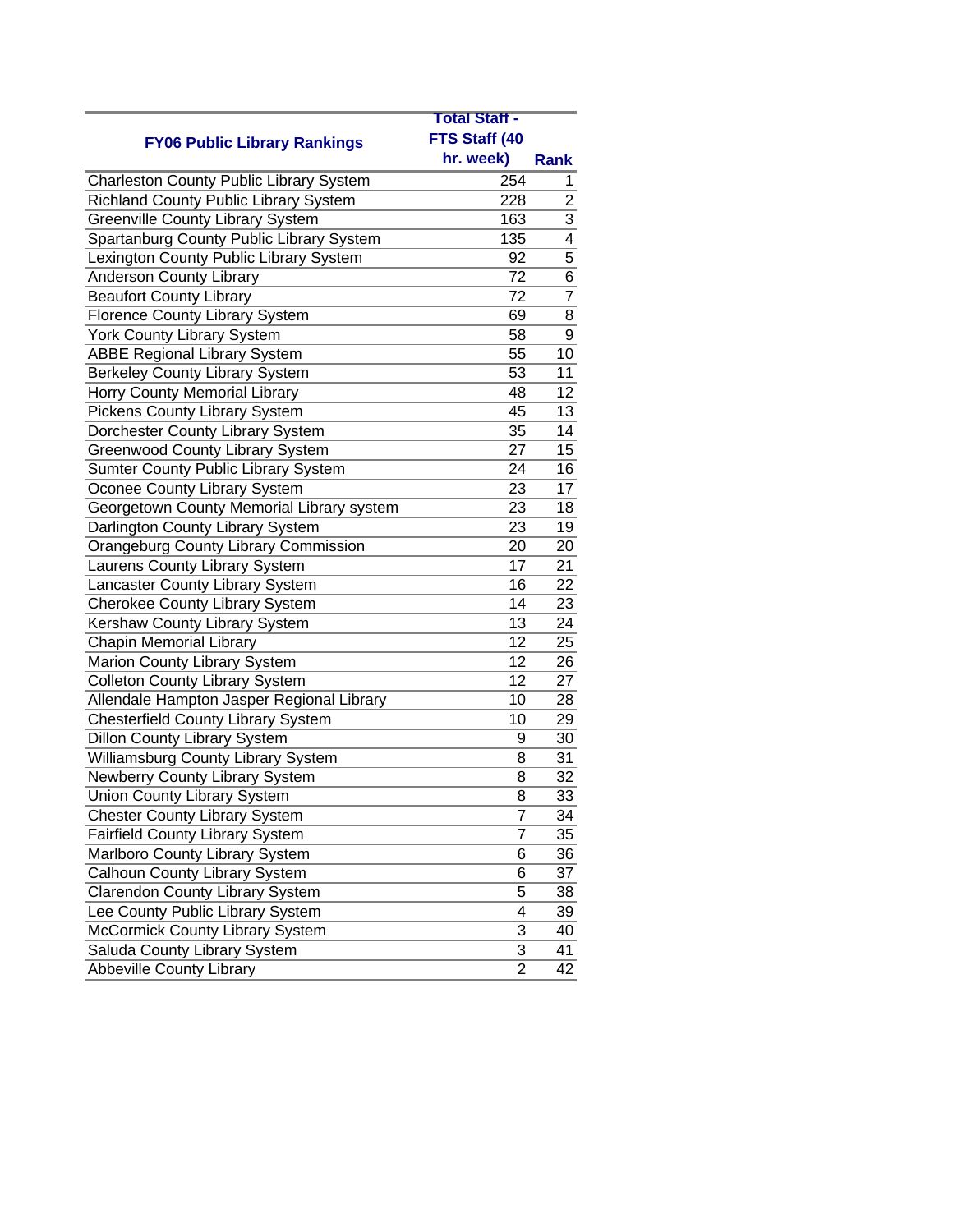| <b>FY06 Public Library Rankings</b>            | <b>Annual Gross</b><br><b>Salary for</b><br><b>Beginning</b><br><b>Librarian</b> | Rank            |
|------------------------------------------------|----------------------------------------------------------------------------------|-----------------|
| <b>Beaufort County Library</b>                 | \$42,137                                                                         | 1               |
| <b>Chapin Memorial Library</b>                 | \$39,503                                                                         | $\overline{2}$  |
| Lexington County Public Library System         | \$37,318                                                                         | 3               |
| <b>Berkeley County Library System</b>          | \$37,312                                                                         | $\overline{4}$  |
| Oconee County Library System                   | \$36,198                                                                         | $\overline{5}$  |
| <b>ABBE Regional Library System</b>            | \$35,368                                                                         | 6               |
| <b>Chester County Library System</b>           | $\overline{$}35,000$                                                             | $\overline{7}$  |
| <b>Chesterfield County Library System</b>      | \$35,000                                                                         | $\overline{7}$  |
| Georgetown County Memorial Library system      | \$34,865                                                                         | $\overline{9}$  |
| Dorchester County Library System               | \$34,810                                                                         | 10              |
| Spartanburg County Public Library System       | \$34,615                                                                         | 11              |
| <b>York County Library System</b>              | \$34,488                                                                         | 12 <sub>2</sub> |
| Horry County Memorial Library                  | \$33,992                                                                         | $\overline{13}$ |
| <b>Richland County Public Library System</b>   | \$33,755                                                                         | 14              |
| <b>Charleston County Public Library System</b> | \$33,051                                                                         | 15              |
| Anderson County Library                        | \$32,000                                                                         | 16              |
| Marion County Library System                   | \$32,000                                                                         | 16              |
| <b>Florence County Library System</b>          | \$31,631                                                                         | 18              |
| <b>Greenville County Library System</b>        | \$30,681                                                                         | 19              |
| Kershaw County Library System                  | \$30,310                                                                         | 20              |
| Darlington County Library System               | \$29,334                                                                         | 21              |
| <b>Cherokee County Library System</b>          | \$29,000                                                                         | $\overline{22}$ |
| <b>McCormick County Library System</b>         | \$28,381                                                                         | 23              |
| <b>Orangeburg County Library Commission</b>    | \$28,162                                                                         | 24              |
| <b>Colleton County Library System</b>          | \$28,142                                                                         | $\overline{25}$ |
| <b>Abbeville County Library</b>                | \$28,000                                                                         | 26              |
| <b>Dillon County Library System</b>            | \$28,000                                                                         | 26              |
| Newberry County Library System                 | \$28,000                                                                         | 26              |
| Sumter County Public Library System            | \$28,000                                                                         | 26              |
| Lancaster County Library System                | \$27,806                                                                         | 30              |
| <b>Greenwood County Library System</b>         | \$27,192                                                                         | 31              |
| <b>Pickens County Library System</b>           | \$27,141                                                                         | 32              |
| <b>Clarendon County Library System</b>         | \$26,500                                                                         | 33              |
| Laurens County Library System                  | \$24,720                                                                         | 34              |
| <b>Fairfield County Library System</b>         | \$24,000                                                                         | 35              |
| Saluda County Library System                   | \$22,538                                                                         | $\overline{36}$ |

*\*Libraries listing \$0 or N/A have been omitted.*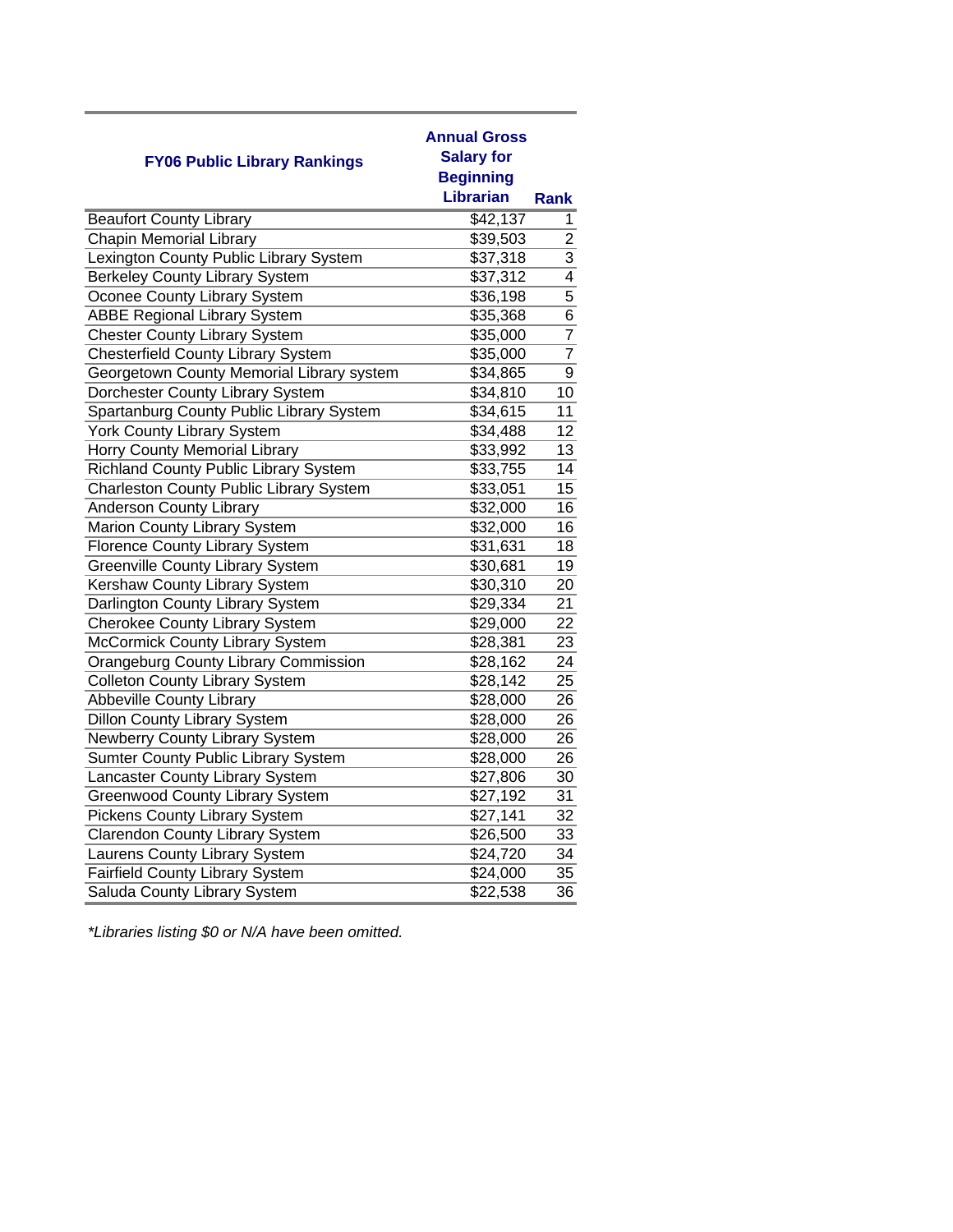|                                                | <b>Total Staff</b>       |                |
|------------------------------------------------|--------------------------|----------------|
| <b>FY06 Public Library Rankings</b>            | <b>Expenditures Rank</b> |                |
| Richland County Public Library System          | \$10,019,352             | 1              |
| <b>Charleston County Public Library System</b> | \$9,043,806              | $\overline{2}$ |
| <b>Greenville County Library System</b>        | \$7,157,618              | $\overline{3}$ |
| Spartanburg County Public Library System       | \$5,090,716              | 4              |
| Lexington County Public Library System         | \$3,376,349              | $\overline{5}$ |
| <b>Anderson County Library</b>                 | \$2,621,229              | 6              |
| York County Library System                     | \$2,581,390              | $\overline{7}$ |
| <b>Beaufort County Library</b>                 | \$2,345,492              | 8              |
| Horry County Memorial Library                  | \$2,095,579              | $\overline{9}$ |
| Florence County Library System                 | \$2,053,252              | 10             |
| <b>Pickens County Library System</b>           | \$1,789,111              | 11             |
| <b>ABBE Regional Library System</b>            | \$1,776,403              | 12             |
| <b>Berkeley County Library System</b>          | \$1,553,037              | 13             |
| Dorchester County Library System               | \$1,289,744              | 14             |
| Greenwood County Library System                | \$967,088                | 15             |
| Oconee County Library System                   | \$908,607                | 16             |
| Georgetown County Memorial Library system      | \$800,136                | 17             |
| <b>Sumter County Public Library System</b>     | \$725,726                | 18             |
| <b>Orangeburg County Library Commission</b>    | \$683,758                | 19             |
| Chapin Memorial Library                        | \$674,336                | 20             |
| Darlington County Library System               | \$662,693                | 21             |
| Lancaster County Library System                | \$539,706                | 22             |
| Laurens County Library System                  | \$504,954                | 23             |
| Kershaw County Library System                  | \$490,468                | 24             |
| <b>Chester County Library System</b>           | \$478,045                | 25             |
| Marion County Library System                   | \$471,500                | 26             |
| Allendale Hampton Jasper Regional Library      | \$430,721                | 27             |
| Cherokee County Library System                 | \$429,721                | 28             |
| <b>Colleton County Library System</b>          | \$429,320                | 29             |
| <b>Fairfield County Library System</b>         | \$308,151                | 30             |
| <b>Dillon County Library System</b>            | \$266,088                | 31             |
| <b>Clarendon County Library System</b>         | \$250,526                | 32             |
| <b>Chesterfield County Library System</b>      | \$242,076                | 33             |
| Newberry County Library System                 | \$230,329                | 34             |
| Marlboro County Library System                 | \$209,725                | 35             |
| Williamsburg County Library System             | \$187,092                | 36             |
| <b>Union County Library System</b>             | \$183,914                | 37             |
| Calhoun County Library System                  | \$151,416                | 38             |
| <b>Abbeville County Library</b>                | \$149,128                | 39             |
| Lee County Public Library System               | \$144,174                | 40             |
| Saluda County Library System                   | \$98,171                 | 41             |
| McCormick County Library System                | \$96,137                 | 42             |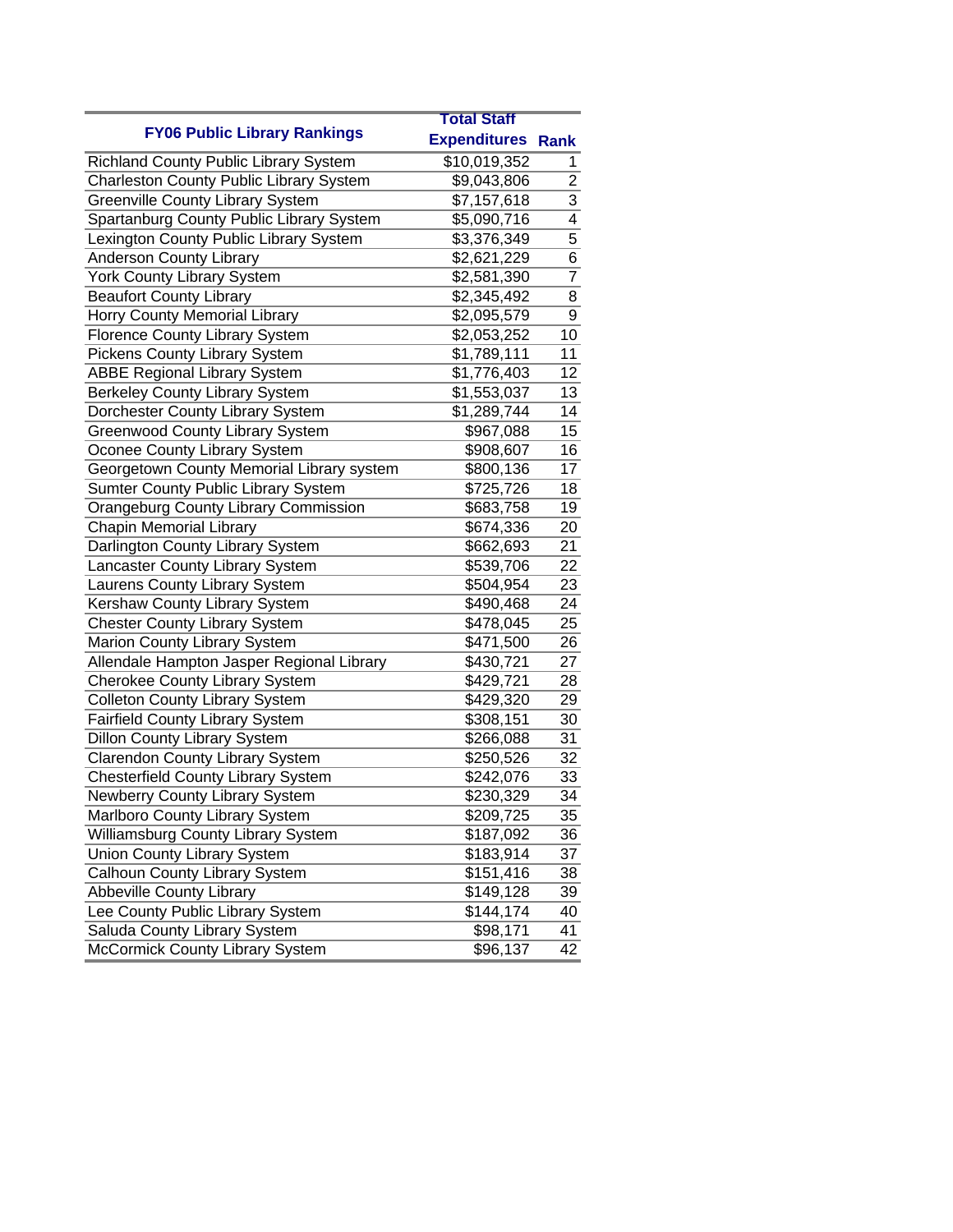|                                                | <b>Total</b>        |                |
|------------------------------------------------|---------------------|----------------|
| <b>FY06 Public Library Rankings</b>            | <b>Colelctions</b>  |                |
|                                                | <b>Expenditures</b> | <b>Rank</b>    |
| Richland County Public Library System          | \$2,695,519         | 1              |
| <b>Charleston County Public Library System</b> | \$2,431,196         | $\overline{2}$ |
| <b>Greenville County Library System</b>        | \$1,695,127         | $\overline{3}$ |
| Spartanburg County Public Library System       | \$1,052,327         | $\overline{4}$ |
| Lexington County Public Library System         | \$865,149           | $\overline{5}$ |
| <b>Anderson County Library</b>                 | \$744,091           | 6              |
| Horry County Memorial Library                  | \$622,153           | $\overline{7}$ |
| <b>York County Library System</b>              | \$597,822           | 8              |
| <b>Beaufort County Library</b>                 | \$521,311           | 9              |
| <b>Florence County Library System</b>          | \$495,088           | 10             |
| Berkeley County Library System                 | \$446,389           | 11             |
| <b>Pickens County Library System</b>           | \$406,555           | 12             |
| Dorchester County Library System               | \$314,384           | 13             |
| <b>ABBE Regional Library System</b>            | \$271,147           | 14             |
| <b>Greenwood County Library System</b>         | \$226,905           | 15             |
| Oconee County Library System                   | \$196,286           | 16             |
| Sumter County Public Library System            | \$196,211           | 17             |
| <b>Colleton County Library System</b>          | \$173,898           | 18             |
| Laurens County Library System                  | \$173,277           | 19             |
| <b>Orangeburg County Library Commission</b>    | \$173,057           | 20             |
| Kershaw County Library System                  | \$169,497           | 21             |
| <b>Chapin Memorial Library</b>                 | \$150,966           | 22             |
| Darlington County Library System               | \$149,664           | 23             |
| Georgetown County Memorial Library system      | \$149,322           | 24             |
| Lancaster County Library System                | \$121,660           | 25             |
| <b>Chester County Library System</b>           | \$112,800           | 26             |
| <b>Chesterfield County Library System</b>      | \$111,659           | 27             |
| <b>Cherokee County Library System</b>          | \$104,429           | 28             |
| Williamsburg County Library System             | \$97,481            | 29             |
| Fairfield County Library System                | \$94,555            | 30             |
| <b>Dillon County Library System</b>            | \$82,597            | 31             |
| <b>Newberry County Library System</b>          | \$71,291            | 32             |
| Marion County Library System                   | \$69,920            | 33             |
| Clarendon County Library System                | \$68,918            | 34             |
| Marlboro County Library System                 | \$55,009            | 35             |
| <b>Union County Library System</b>             | \$42,495            | 36             |
| Calhoun County Library System                  | \$41,436            | 37             |
| <b>Abbeville County Library</b>                | \$41,098            | 38             |
| Allendale Hampton Jasper Regional Library      | \$40,926            | 39             |
| Saluda County Library System                   | \$30,283            | 40             |
| McCormick County Library System                | \$21,763            | 41             |
| Lee County Public Library System               | \$16,610            | 42             |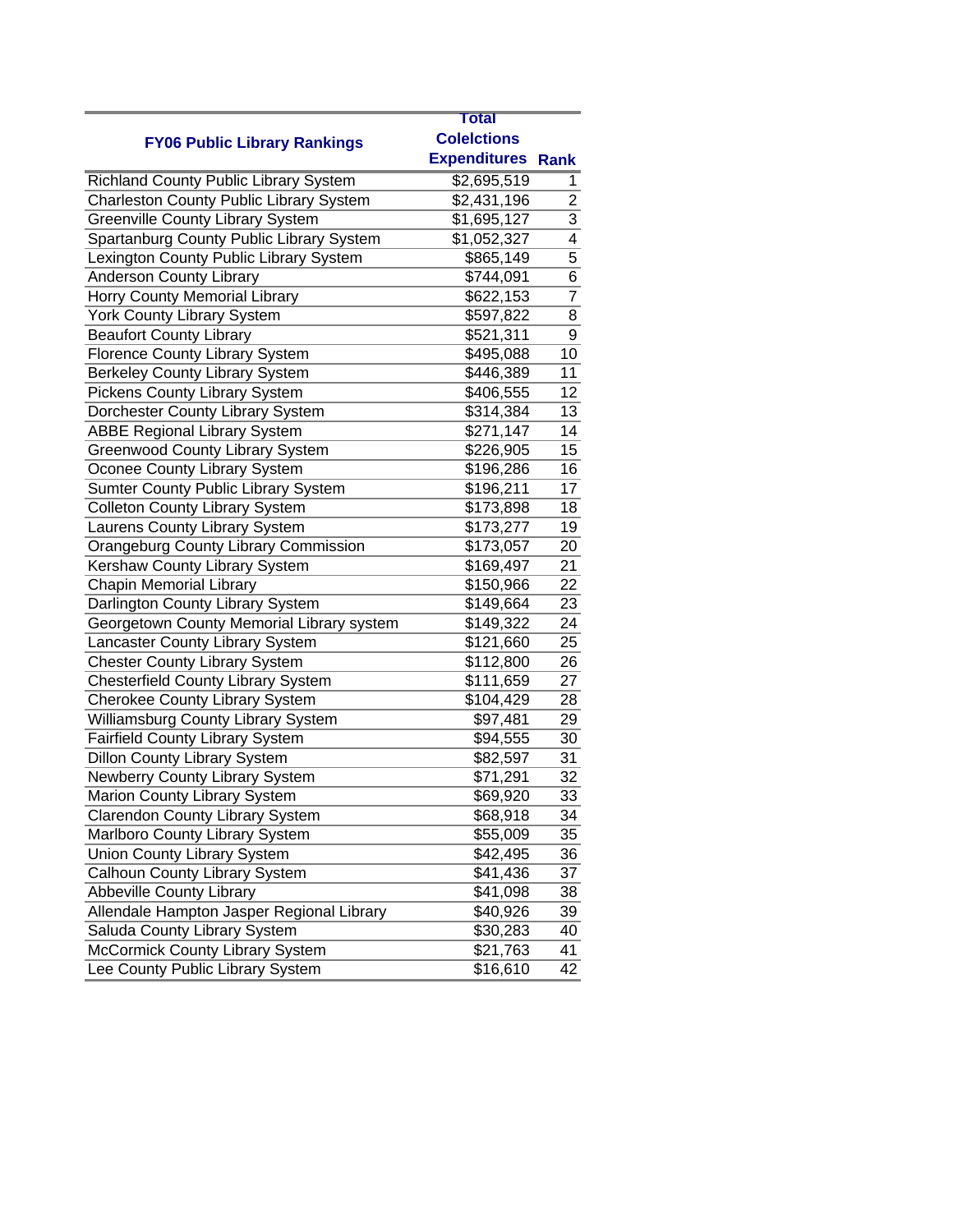|                                                | <b>Grand Total</b>       |                           |
|------------------------------------------------|--------------------------|---------------------------|
| <b>FY06 Public Library Rankings</b>            | <b>Expenditures Rank</b> |                           |
| <b>Richland County Public Library System</b>   | \$15,718,977             | 1                         |
| <b>Greenville County Library System</b>        | \$14,772,276             | $\overline{2}$            |
| <b>Charleston County Public Library System</b> | \$13,962,058             | $\overline{\overline{3}}$ |
| Spartanburg County Public Library System       | \$9,555,246              | 4                         |
| Lexington County Public Library System         | \$4,978,243              | $\overline{5}$            |
| Anderson County Library                        | \$4,610,258              | 6                         |
| York County Library System                     | \$4,462,632              | $\overline{7}$            |
| <b>Beaufort County Library</b>                 | \$4,459,792              | 8                         |
| <b>Florence County Library System</b>          | \$3,372,757              | $\overline{9}$            |
| Horry County Memorial Library                  | \$3,278,054              | 10                        |
| <b>Pickens County Library System</b>           | \$2,645,592              | 11                        |
| <b>ABBE Regional Library System</b>            | \$2,611,676              | 12                        |
| Berkeley County Library System                 | $\overline{$}2,563,937$  | 13                        |
| Georgetown County Memorial Library system      | \$2,017,114              | 14                        |
| Dorchester County Library System               | \$1,930,560              | 15                        |
| <b>Greenwood County Library System</b>         | \$1,783,098              | 16                        |
| Oconee County Library System                   | \$1,307,956              | 17                        |
| Kershaw County Library System                  | \$1,201,998              | 18                        |
| Sumter County Public Library System            | \$1,177,577              | 19                        |
| <b>Orangeburg County Library Commission</b>    | \$1,059,615              | 20                        |
| Darlington County Library System               | \$1,024,329              | 21                        |
| <b>Chapin Memorial Library</b>                 | \$961,613                | 22                        |
| Laurens County Library System                  | \$849,413                | 23                        |
| Lancaster County Library System                | \$832,113                | 24                        |
| <b>Cherokee County Library System</b>          | \$724,650                | 25                        |
| <b>Colleton County Library System</b>          | \$724,284                | 26                        |
| <b>Chester County Library System</b>           | \$672,399                | 27                        |
| Marion County Library System                   | \$659,127                | 28                        |
| <b>Clarendon County Library System</b>         | \$619,273                | 29                        |
| Allendale Hampton Jasper Regional Library      | \$543,241                | 30                        |
| <b>Fairfield County Library System</b>         | \$493,818                | 31                        |
| <b>Dillon County Library System</b>            | \$488,119                | 32                        |
| <b>Chesterfield County Library System</b>      | \$395,209                | 33                        |
| Newberry County Library System                 | \$362,454                | 34                        |
| Williamsburg County Library System             | \$360,105                | 35                        |
| <b>Union County Library System</b>             | \$326,849                | 36                        |
| Marlboro County Library System                 | \$314,991                | 37                        |
| Lee County Public Library System               | \$308,582                | 38                        |
| Calhoun County Library System                  | \$273,591                | 39                        |
| <b>Abbeville County Library</b>                | \$229,948                | 40                        |
| Saluda County Library System                   | $\overline{$}187,604$    | 41                        |
| McCormick County Library System                | \$182,850                | 42                        |